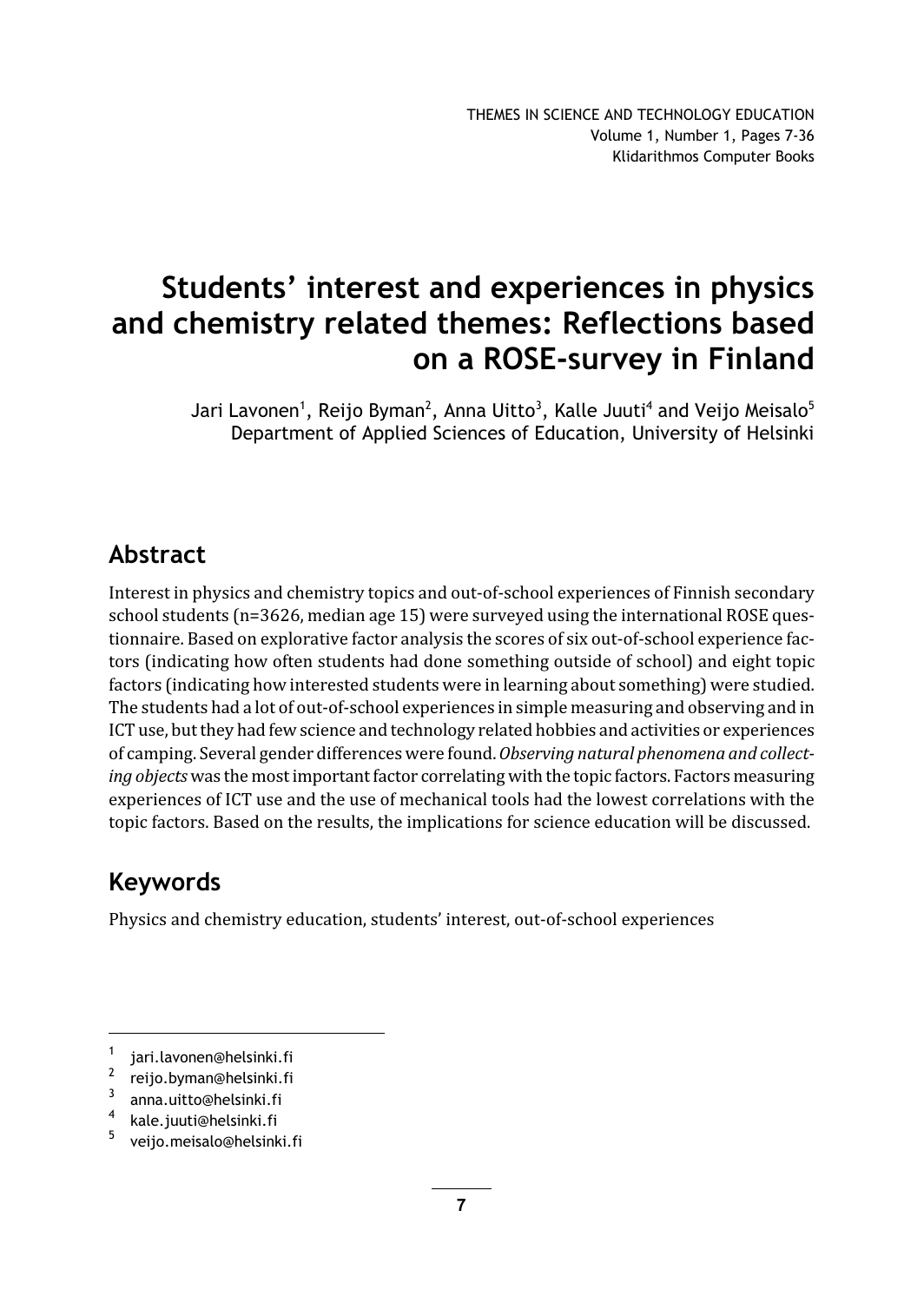## **Introduction**

Several concepts, such as interest, motivation or attitudes are used to describe motivational aspects of science education. We use the concept "interest" and interpret it as a content-specific motivational variable that can be both empirically investigated and theoretically reconstructed (Krapp, 2007). Interest research has shown that students will engage in science learning activities and, moreover, choose science courses in upper secondary school if they are interested in the topics to be learned (for a review, see Osborne, Simon & Collins, 2003; Hidi, Renninger & Krapp, 2004).

In this research we will use the data collected in Finland with the ROSE (The Relevance of Science Education; http://www.ils.uio.no/english/rose/) questionnaire. The ROSE-project aims to shed light on factors of importance to the learning of science and technology for the upper grades of comprehensive school (Schreiner & Sjøberg, 2004). Data collected by the ROSE questionnaire has already been used for different purposes in different countries, such as for international comparisons of the data; for giving information to science teachers, teacher educators, student teachers, and textbook authors; for taking part in local education policy discussions; and for understanding youth culture and sociological and sociocultural points of view of science education. In this article we will use items in the ROSE questionnaire which measured how interested students were in learning certain physics and chemistry related topics or themes and what kind of physics and chemistry related out-of-school experiences students had. We use the term "related" before "topics" and "out-of-school" to describe the nature of ROSE questionnaire items (explained in the Methodology chapter). Students' responses to the items are interpreted to indicate task- or knowledge-based situational interest as will be shown in the next chapter. ROSE-data has thus far not been analysed in the framework of interest or motivation research and, therefore, we aim to shed light on it within this context.

For our analysis we chose only ROSE items which relate to student interest in physics or chemistry. We had three reasons for doing this: firstly, we have already analysed the Finnish ROSE data from the point of view of biology and geology education (Lavonen et al., 2005; Uitto, Juuti, Lavonen, & Meisalo, 2006); secondly, there are 169 items concerned with science related interest issues, thus making it difficult to analyse and discuss the subject in a proper way; thirdly, it is known that science in general and school biology in particular is quite interesting for students, but most students, especially girls, do not find school physics and chemistry and careers and occupations in those fields interesting (Osborne, Simon & Collins, 2003; EU, 2004; EU, 2005).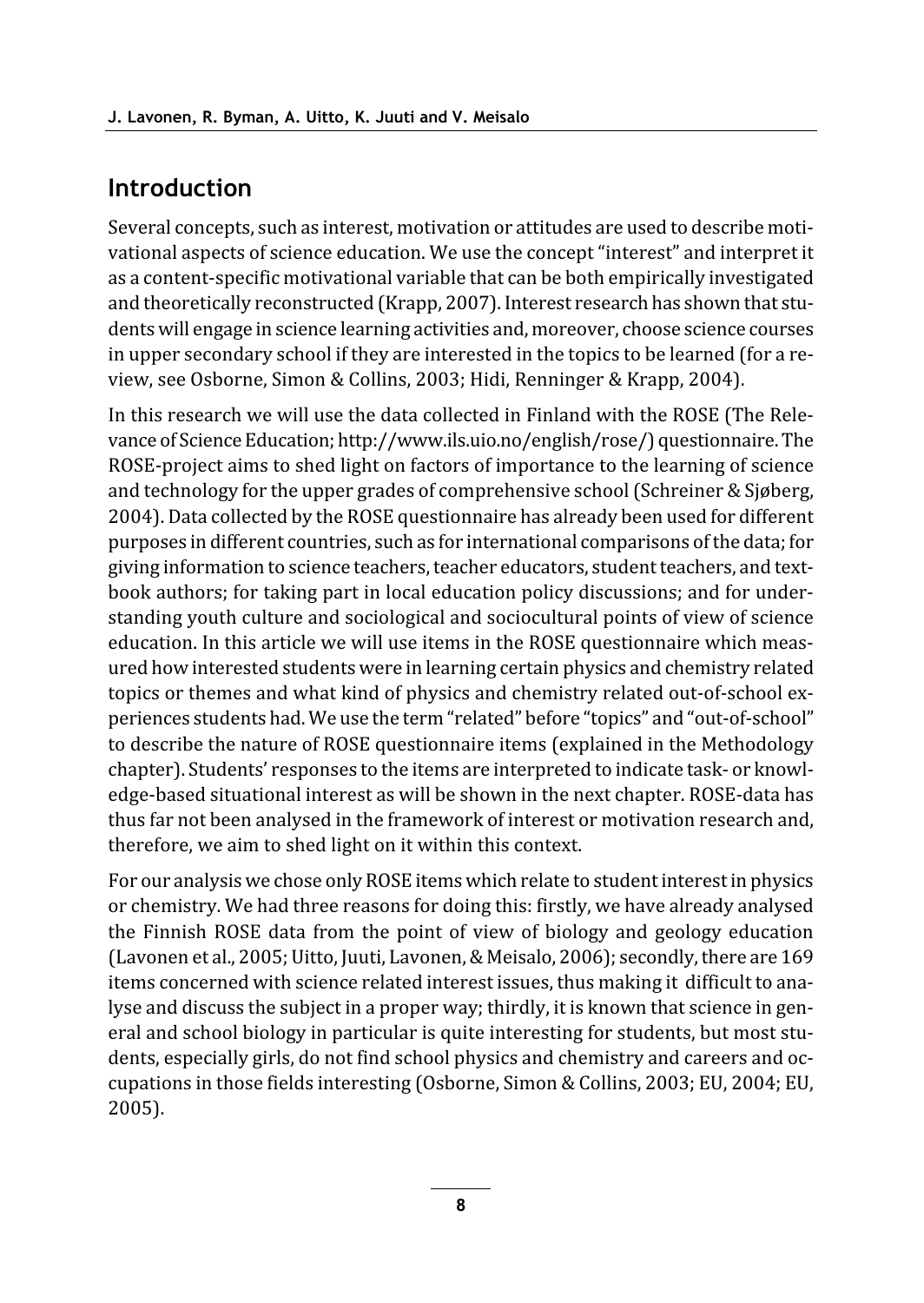Consequently, as students' interest is so important to the learning of physics and chemistry and any future involvement in the subjects, it is useful to know what students find interesting about them and what kind of experiences they have had in physics and chemistry related activities. Research has already identified several factors that interrelate with interest in physics and chemistry learning: nationality, gender, the perceived relevance of physics and chemistry from the point of view of further studies or occupation, interest in the contents of physics and chemistry, interest in contexts where physics or chemistry content or topics are met, interest and enjoyment in an activity type or the teaching methods used, perceived achievement, level of difficulty, and appreciation of the topic (Simon, 2000; Stokking, 2000). Also, OECD (2006) has included an affective domain to the PISA framework, giving the reason that "Students' interest in and attitudes toward science play an important role in students' decisions to develop their science knowledge further, pursue careers in science, and use scientific concepts and methods productively throughout their lives" (OECD, 2007, p. 39).

## Student interest in physics and chemistry

Since Herbart (1965a, 1965b), modern pedagogy has emphasized the value of interest not only as a mean, but as an educational end in itself. Modern interest research (for a review, see Hidi, Renninger & Krapp, 2004) has confirmed Herbart's conception. Namely, interest-based motivation to learn has positive effects both on the studying processes and on the quantity and quality of learning outcomes. To clarify the concept of interest, we review the literature of interest, especially in the context of school physics and chemistry. Interest is typically approached from two major points of view. One is interest as a characteristic of a person and the other is interest as a psychological state aroused by specific characteristics of the learning environment. Traditionally, the former approach has been termed topic interest or personal interest and the latter has been called situational interest (Krapp, 2003).

Personal interest is topic specific, persists over time, develops slowly and tends to have long-lasting and stable effects on a person's knowledge and values (Hidi, 1990). It refers to the dispositional motivational structure of an individual (Krapp, 2007) or to information that is of enduring personal value, activated internally, and topicspecific (Hidi, Renninger & Krapp, 1992; Krapp, Hidi & Renninger, 1992). Pre-existing knowledge, personal experiences and emotions form the basis of personal interest (Schiefele, 1991). Moreover, Krapp (2003) has assumed that the fulfilment of socalled basic psychological needs for *competence*, *autonomy*, and *social relatedness* are important for the development of personal interest. And personal interest can be subdivided into latent and actualised interest (Schiefele, 1991; 1999).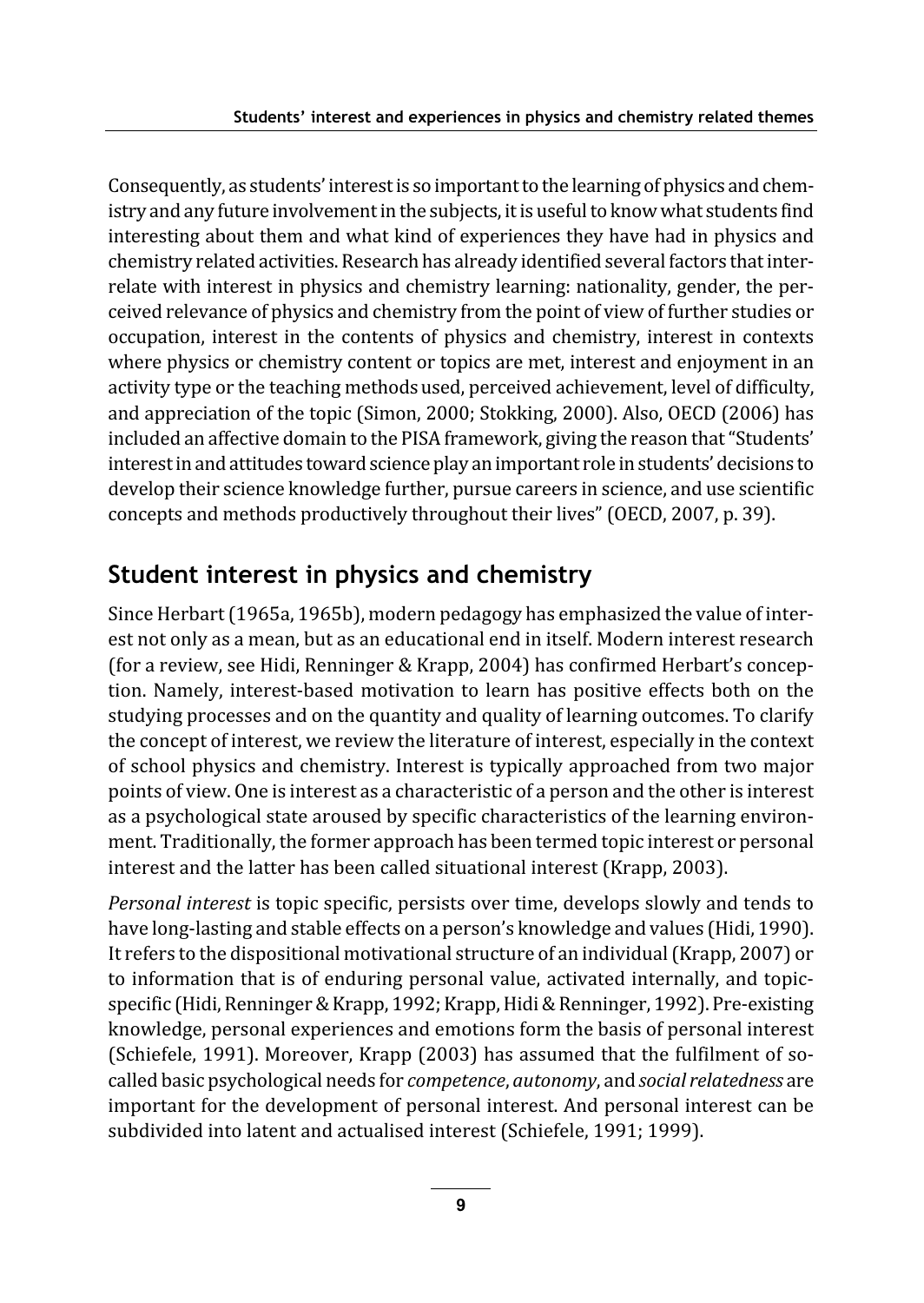Actualised personal interest (interestingness) is a topic-specific motivational state that determines one's engagement style in an activity. According to Schiefele (1991) individuals with a high actualised interest display a mastery orientation characterised by challenge-seeking and continued effort in the face of failure or setbacks. But those with a low actualised interest adopt a performance orientation characterised by avoidance of challenge and of task-related anxiety given failure.

Individuals follow their *latent personal interest* when they engage in intrinsically motivated activities (cognitive engagement) naturally and spontaneously. Schiefele (1999) has suggested that latent personal interest is a content-specific concept and a facilitator of learning, and that it consists of two kinds of valences: feeling-related and value-related. Feeling-related valences are feelings that are associated with a topic or an object, for instance, feelings of enjoyment and involvement. Value-related valences refer to the attribution of personal significance to an object. For example, nature values can have an effect on students' interest in science (Uitto, et al., 2004). Thus, some objects of interest are preferred as involvement with them creates, for instance, strong feelings of excitement, whereas other objects of interest are preferred as they may have high personal relevance. Thus, personal interest engages students in activities which they appreciate or which give them a good feeling. This type of interest can also be understood as a consequence of intrinsic motivation. According to Schiefele  $(1999, p. 259)$ , "*intrinsic motivation* to learn is defined as the intention to engage in a specific learning activity because the activity itself is interesting, enjoyable, or otherwise satisfying." This kind of behaviour is based on the need to feel competent and self-determined (Deci & Ryan, 2000). However, sometimes it is difficult to identify if students choose activities out of interest for the topic or simply to attain social relatedness among their friends or to please their parents. For example, using a science kit or utensils as an out-of-school activity can happen simply for constructing a social relatedness with parents. Therefore, Deci (1992, p. 55; see also Krapp, 2002) has related interest also to this type of integrated external regulation but noticed that importance may be more significant than interest in describing this self-determined extrinsic motivation.

Situational interest is assumed to be spontaneous, fleeting, and shared among individuals. It is an emotional state that is evoked suddenly by something in the immediate environment and it may have only a short-term effect on an individual's knowledge and values. Schraw and Lehman (2001) describe that situational interest is aroused as a function of the interestingness of the topic and is also changeable and partially under the control of teachers. They have categorised situational interest into three main categories based on research about learning from texts. We follow this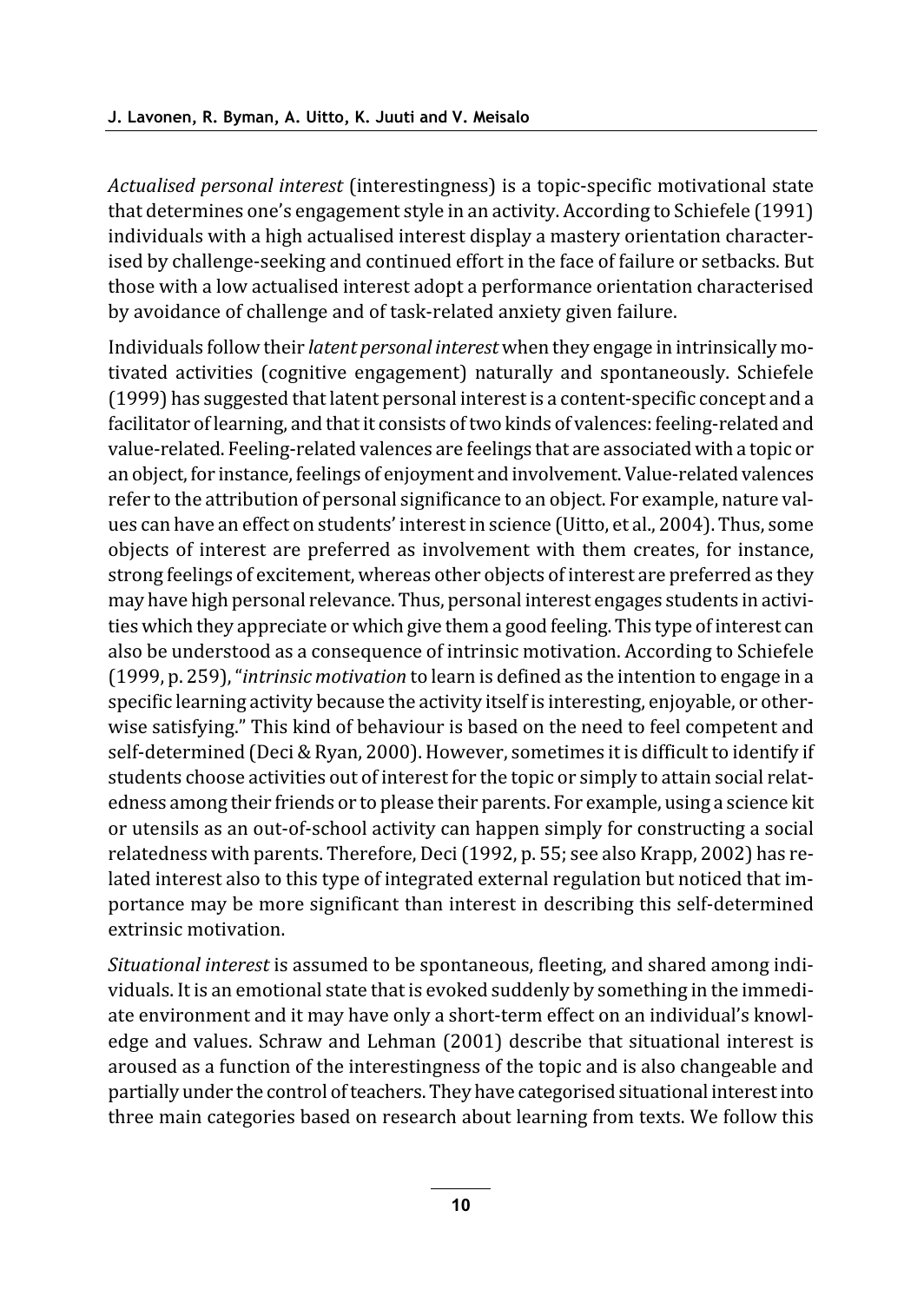categorisation while we present next an appropriate categorisation of situational interest from the point of view of physics and chemistry learning. These categories are content-based, task-based, and knowledge-based situational interest.

Content-based interest refers to properties of the content to-be-learned, for example the content of a text; information acquired from a web page; or an observation or data acquired during practical work. Carefully selected, well-organised, coherent, relevant, seductive (increase curiosity) and vivid texts, information or other contents are interesting to students (Schraw, 1997; Schraw, Flowerday & Lehman, 2001). Furthermore, for example information or an event that is unusual (e.g., a web page or an exiting observation acquired in a demonstration) can arouse content-based situational interest.

Task-based interest refers to properties of the task. It could be generated at school by choosing an appropriate teaching method, grouping of students, an interesting activity or through offering students meaningful choices (offering the feeling of autonomy in task and goal setting). There is an overlap between the concepts "task-based situational interest" and "motivation". As already mentioned, Krapp (2003) assumes that the fulfilment of basic psychological needs are important for the development of personal interest. Respectively, central to Self-Determination Theory are also: the need for competence, the need for autonomy, and the need for social relatedness (the need to belong to a group) (Deci & Ryan, 2004). Consequently, task-based interest could be generated through giving support to students' feeling of autonomy, competence and social relatedness. Moreover, task-based situational interest depends on the way a task is perceived. According to Ryan, Sheldon, Kasser and Deci (1996, pp. 20-21), cultural and interpersonal contexts influence what tasks people emphasise: for example, in which contexts the task appears (Hoffman, 2002, Lewalter & Krapp, 2004). Role of context is especially emphasised in context-based approaches, like Science - Techonol $ogy - Society - Environment (STSE or STES)$ , where contexts are used as the starting point for the development of scientific ideas and interest (Bennett, Hogarth & Lubben, 2003; Hodson, 2003). For example Sjøberg (2000) explored the effect while presenting the same content in different contexts. He found that the context in which science ideas are taught, rather than the ideas themselves, is an important influence on interest (Lavonen et al., 2005). Finally, we include also perceived future relevance of a subject in task-based situational interest.

Knowledge-based interest refers to interest that is generated due to relevant prior knowledge. Therefore, it is useful to know what experiences and prior knowledge students have in the domain of knowledge to be learned. These are learned through different out-of- and in-school activities. Out-of-school activities may occur for exam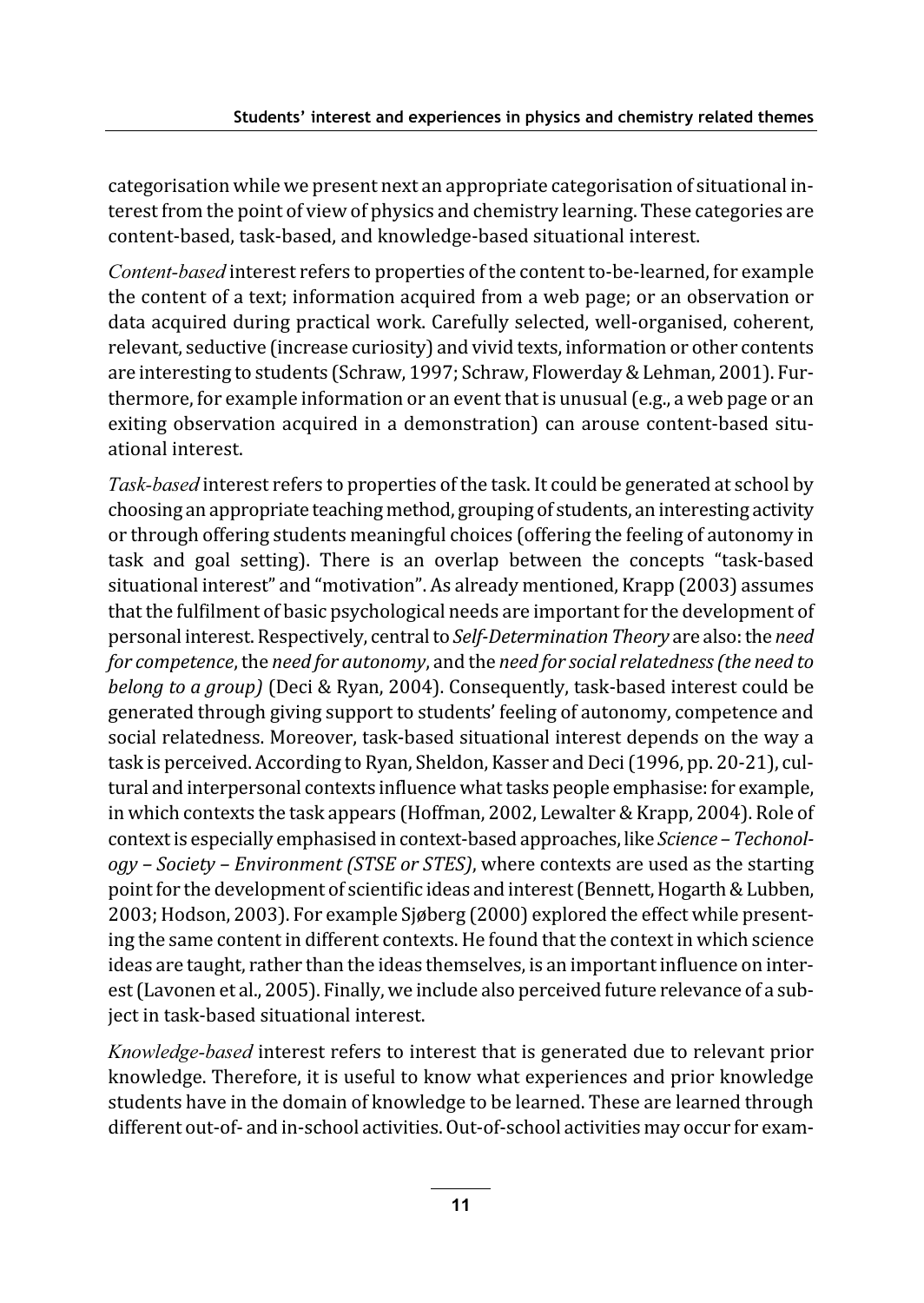ple at home in everyday situations like interaction with friends, watching TV, reading books or magazines, in various hobbies, junior organisations and in institutions like museums and zoos. Students can participate in these activities according to their own free will. From the point of view of situational interest, it is important to help students to access appropriate background knowledge when dealing with a new content or task.

One important focus of physics and chemistry related interest research has been the differences in male and female students' interest in science in general, in science subjects, and topics and contexts. For example, it is known that in general girls are less interested than boys in physics and that there is a small decrease in interest in physics with increasing age. Boys and girls as groups are interested in different aspects of science, with girls being equally or a little less interested than boys in light, sound and heat, and much less interested in mechanics, electricity and radioactivity (Häussler, 1987; Sjøberg, 2000; Biklen & Pollard, 2001). Jones, Howe and Rua (2000) have showed that the out-of-school experiences of boys are relevant to physics (electronic games, rockets, microscopes), whereas those of girls are more closely associated with biology (bird watching, sewing seeds, planting). The interests of boys and girls in the science subjects taught at school are rather different with boys preferring technical subjects (aeroplanes, computers, new sources of energy) and girls preferring subjects that have a bearing upon perception and everyday life (colour, diet, fitness and health). The gender difference in interest is explained typically through the influence of culture. Culture has an affect on male and female interest in science, on science education as well as on their careers. (Hasse, 2002) Therefore, it is important to know what characteristics in the culture or what kind of artefacts and activities or styles of doing science are interesting for male and female students (Rosser, 1995; Rolin, 2007). However, the interpretation of the data is not easy or obvious and, moreover, different conclusions are made based on the same data, although clear gender differences can be observed (Spelke, 2005).

At school a curriculum guides students' behaviour - not their free will (see Byman & Kansanen, in press) and therefore, it is valuable to know how interest develops. Several researchers (e.g., Krapp, 2002) have made a distinction between *catching* and holding situational interest. Hidi and Renninger (2006) have recently suggested a four-phase model of interest development. This model integrates two conceptualisations of interest which both have two phases. First, there is *situational interest*. This consists of the phase in which the interest is first caught (triggered) and the subsequent phase in which interest is held (maintained). Catching or triggering refers to variables that initially stimulate students to become interested in a specific topic.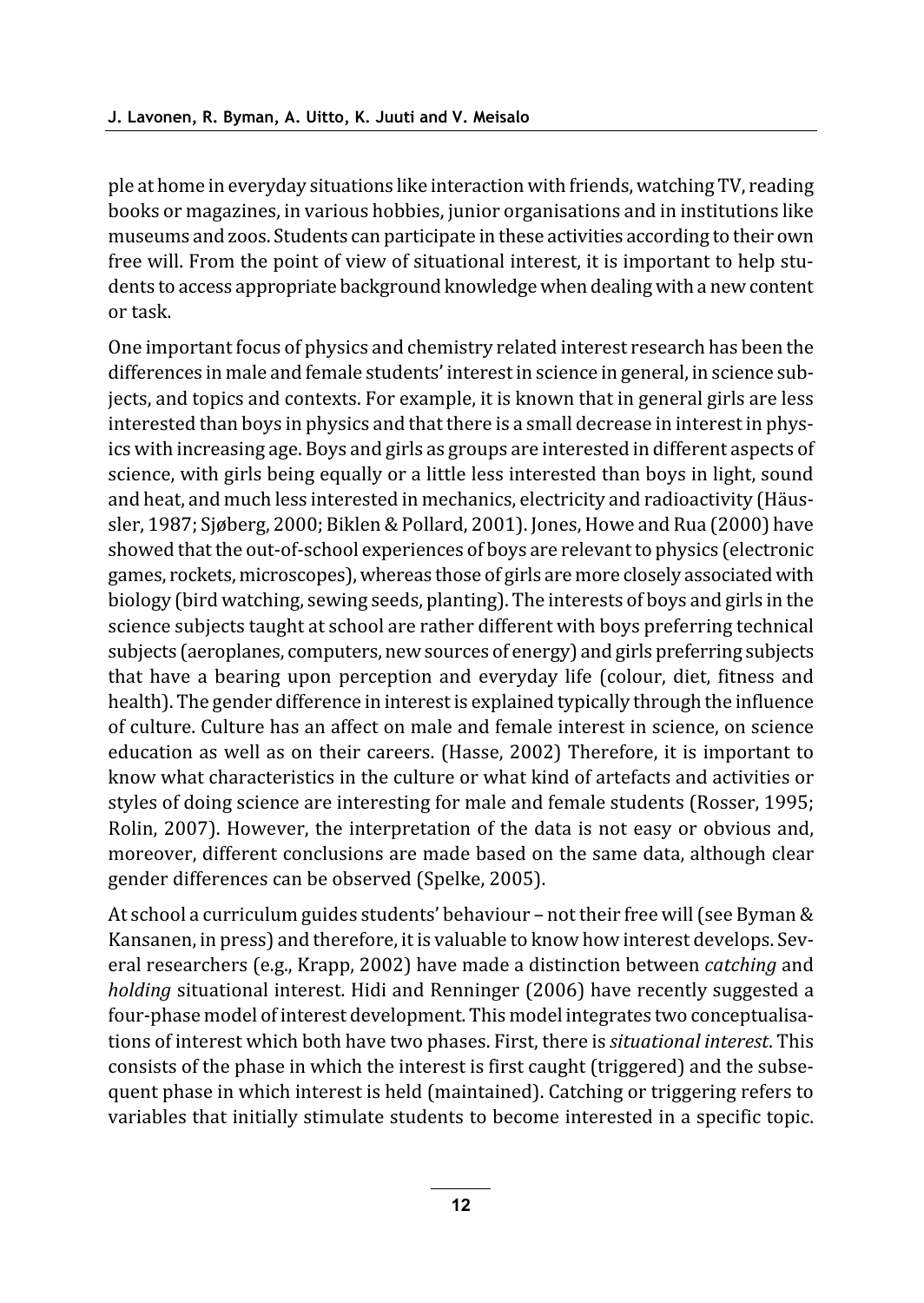Holding interest refers to variables that empower students with a clear goal or purpose. Essential to the shift from catching to holding a student's situational interest can be supported by an appropriate learning situation (e.g., context, teaching method, use of computers or the Internet or a textbook) that make a topic meaningful and personally relevant to students according to his or her personal goals (Mitchell, 1993; Schraw et al. 2001). Second, there is *personal interest*, consisting of the two phases of emerging personal interest and well-developed personal interest (see e.g., Renninger, 2000). Emerging personal interest is characterised by positive feelings, stored knowledge and value. It is typically but not exclusively self-generated and instructional conditions or the learning environment can enable the development of it. Consequently students can self-regulate interest and, moreover, in certain conditions situational interest can transform into personal interest and, therefore, it is partially under the control of teachers. Student's affective response to the topic forms the link between interest and learning (Ainley, Hidi & Berndorff, 2002; Sansone, Wiebe & Morgan, 1999).

Figure 1 summarises previous literature review and presents a taxonomy of the concepts dealing with interest and development of interest. This is a modified version of



Figure 1. A taxonomy of personal and situational interest.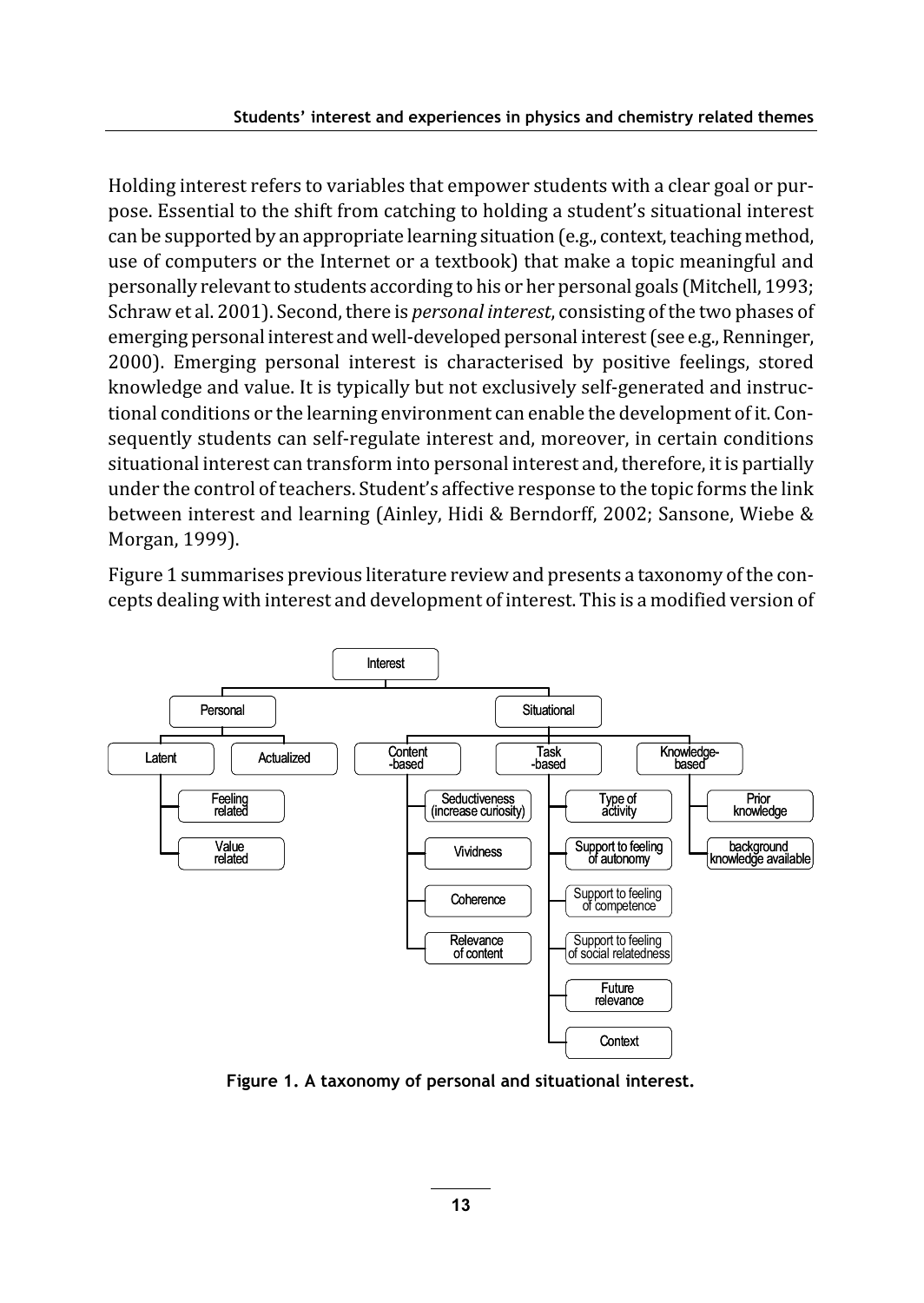the taxonomy presented by Schraw and Lehman (2001) which was based on interest related empirical research.

## Method

### **Research questions**

In the present study, we focus on Finnish lower secondary school students' (median age 15) content-, task- and knowledge-based situational interest. According to our theoretical framework, introduced in the previous chapter, refers to content-based situational interest or disposition type personal interest (interestingness). Based on the knowledge regarding students' "out-of-school activities" we are able to discuss possibilities to help students to catch task- or knowledge-based situational interest. Further discussion can be based on the correlations between students' physics and chemistry related out-of-school activities and the interest to learn physics and chemistry topics. The research questions are:

- What physics and chemistry related out-of-school experiences do students have?
- What physics and chemistry related topics students are interested in learning?
- What gender differences are there among students in the physics and chemistry related out-of-school experiences and in the interestingness of physics and chemistry related topics?

When students are given the choice of what to do, they tend to choose familiar things that interest them or novel and complex things they are curious about. Intrinsically motivated activities are activities which students do naturally and spontaneously when they follow their inner interests. Thus, the fourth research question of the present study is the following:

• What kind of correlations are there between students' physics and chemistry related out-of-school experiences and interestingness of physics and chemistry topics?

## The instrument

We will use the data gathered by some ROSE questionnaire items in Finland. The ROSE questionnaire has been prepared through international co-operation so that the findings could help teachers and researchers to make science education and learning more interesting (Schreiner & Sjøberg, 2004). Firstly, we will use items which measured how interested students were in learning certain physics and chem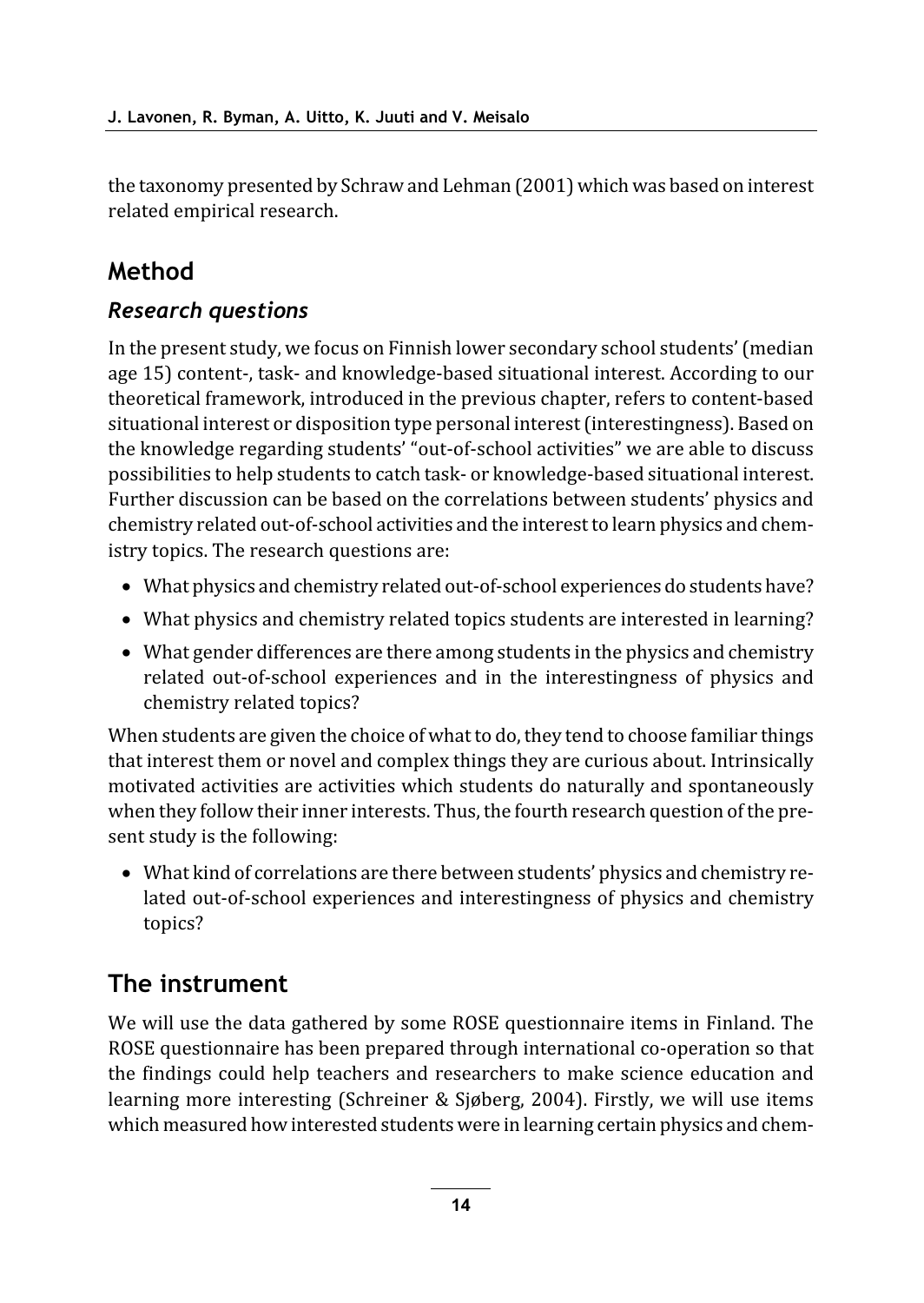istry related themes. We interpret that the answers to those items indicate students' content based situational interest. Secondly, we will use ROSE items which clarified what kind of physics and chemistry related out-of-school experiences students had. Students' responses to these items are interpreted to indicate task- or knowledgebased situational interest as was argued in the previous chapter.

In the ROSE questionnaire, there were altogether 61 items measuring students' outof-school experiences. However, in this research only 36 physics and chemistry related items are used. The students were asked: "How often have you done this (e.g., used binoculars) outside school?" Students answered by ticking the appropriate box on a four-point Likert scale, the extreme categories being Never and Often. The responses were scored 1, 2, 3 and 4. These items give us information about students' activities outside school and physics and chemistry related task-based situational interest.

Respectively, there were altogether 108 items measuring how interesting different topics are for students. But here 46 physics and chemistry related items are used. The students were asked: "How interested are you in learning about the following (e.g., stars, planets and the universe)?" Students answered by ticking the appropriate box on a four-point Likert scale, the extreme categories being *Not interested* and *Very in*terested. When questionnaires are used in research the researchers do not actually know what kind of interest the responses are reflecting. Therefore, Krapp (2007, p. 9) has introduced the concept of an actually "operating" interest. It can either be caused by an already existing dispositional interest (individual or personal interest) or by the topic or conditions of teaching and learning situation (interestingness). Consequently, the above mentioned 46 items could give us information about students' physics and chemistry related content-based situational interest or disposition type personal interest.

We use the term "related" to describe the nature of the ROSE questionnaire items we have selected. Actually we selected those items which had clear connections to biology or geology out of all 169 items. As such, some of the selected items do not have a clear connection to physics and chemistry. In our exploratory research we are aiming to find new physics and chemistry contents and contexts or activities that might make physics and chemistry education more interesting. Therefore, we have also chosen items like "collect different stones or seashells" and "sort garbage for recycling or for appropriate disposal" to our analysis.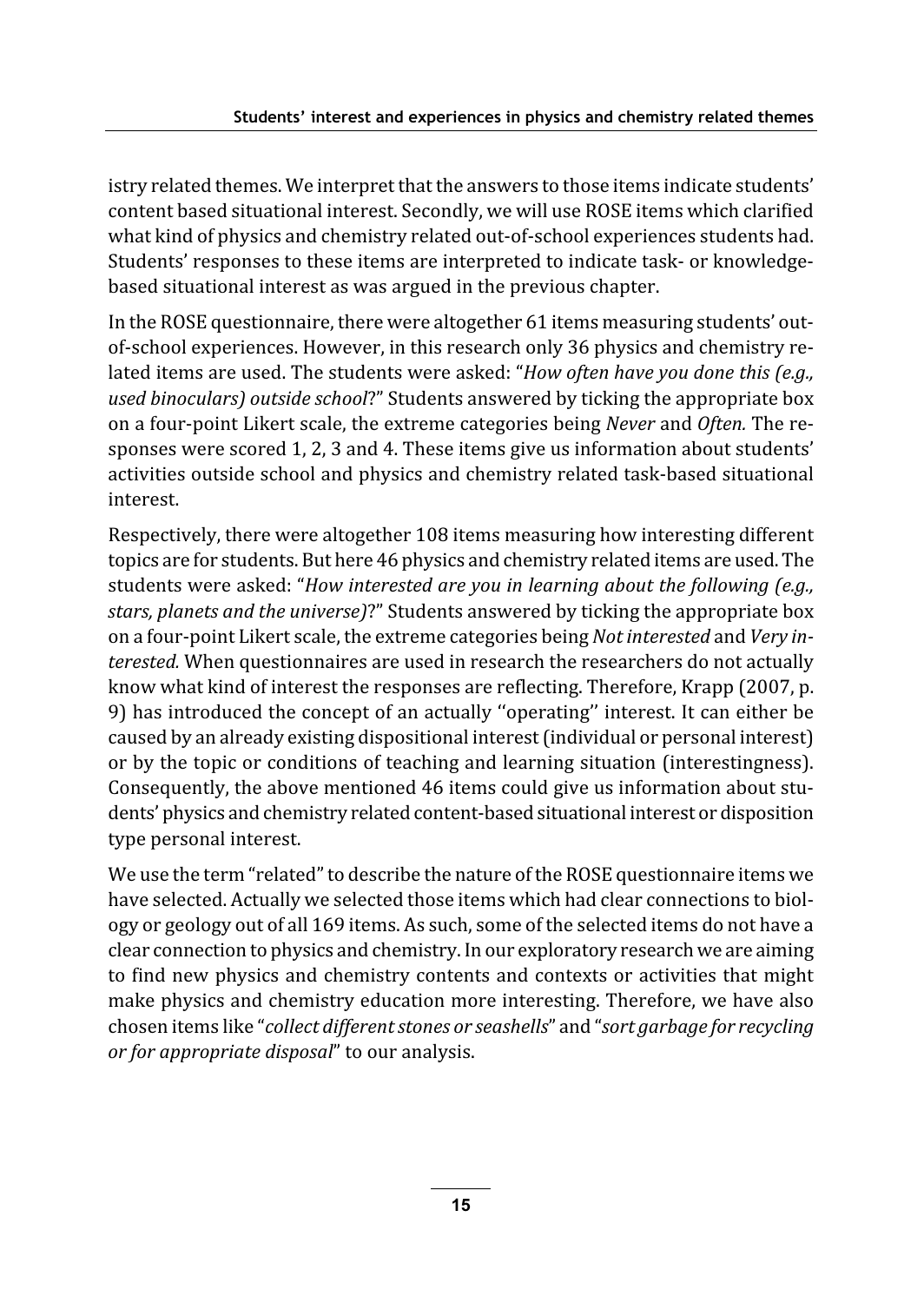### Data collection

Altogether, 75 lower-secondary schools were randomly selected from the list of Finnish-language comprehensive schools in Finland. In each of these schools, about 65 pupils were asked to answer the survey, which meant about three classes from each school. In total, we had 4954 pupils participating in the survey. The questionnaire was sent to the schools in spring 2003, and the school principals were asked to organise the survey and return the completed questionnaires. The national and international purposes of the survey were carefully explained on a cover sheet. Altogether, 26 reminders (37% of the selected schools) were sent to those principals who had not returned the survey in time. The survey was answered by 3626 pupils (1772) girls) in 61 schools representing 81% of the selected schools. The number of pupils answering the survey was 7% of the whole age cohort. Thus, the external validity of the present research could be evaluated to be quite high and the sample represents the population quite well.

The pupils' answers were read by optic scanners and data was saved to SPSS. The data was cleaned in SPSS by looking carefully at all lines and for example running frequency tables for all variables to search for values outside the 'legal' range.

### The statistical analysis

Although the scales are strictly interpreted as ordinal, we assume that while answering the students perceived the scales to be more or less interval scales. Hence, it is also easier to discern the findings when they are presented as a means to each item. If the mean for an item "How often have you done this outside school?" was over the middle of the scale (2.5) the activity was interpreted as happening often. If the mean for an item "How interested are you in learning about the following (e.g. stars, planets and the universe)?" was over the middle of the scale (2.5) the interest was interpreted as positive.

Due to large skewness and kurtosis of the score distributions of some physics and chemistry related items, such as items measuring students' experience of mobile phone use (skewness -2.1 and kurtosis 3.9), they were not included in the analysis. In the out-of-school experiences data used in the analysis the skewness varies between -1.07 and 1.22 and kurtosis between -1.36 and 1.32 and in the interestingness data, used in the analysis, the skewness varies between -0.59 and 0.77 and kurtosis between -1.32 and -0.49. The skewness and kurtosis values used in the analysis were in a reasonable range and, thus, acceptable for the use of multivariate methods.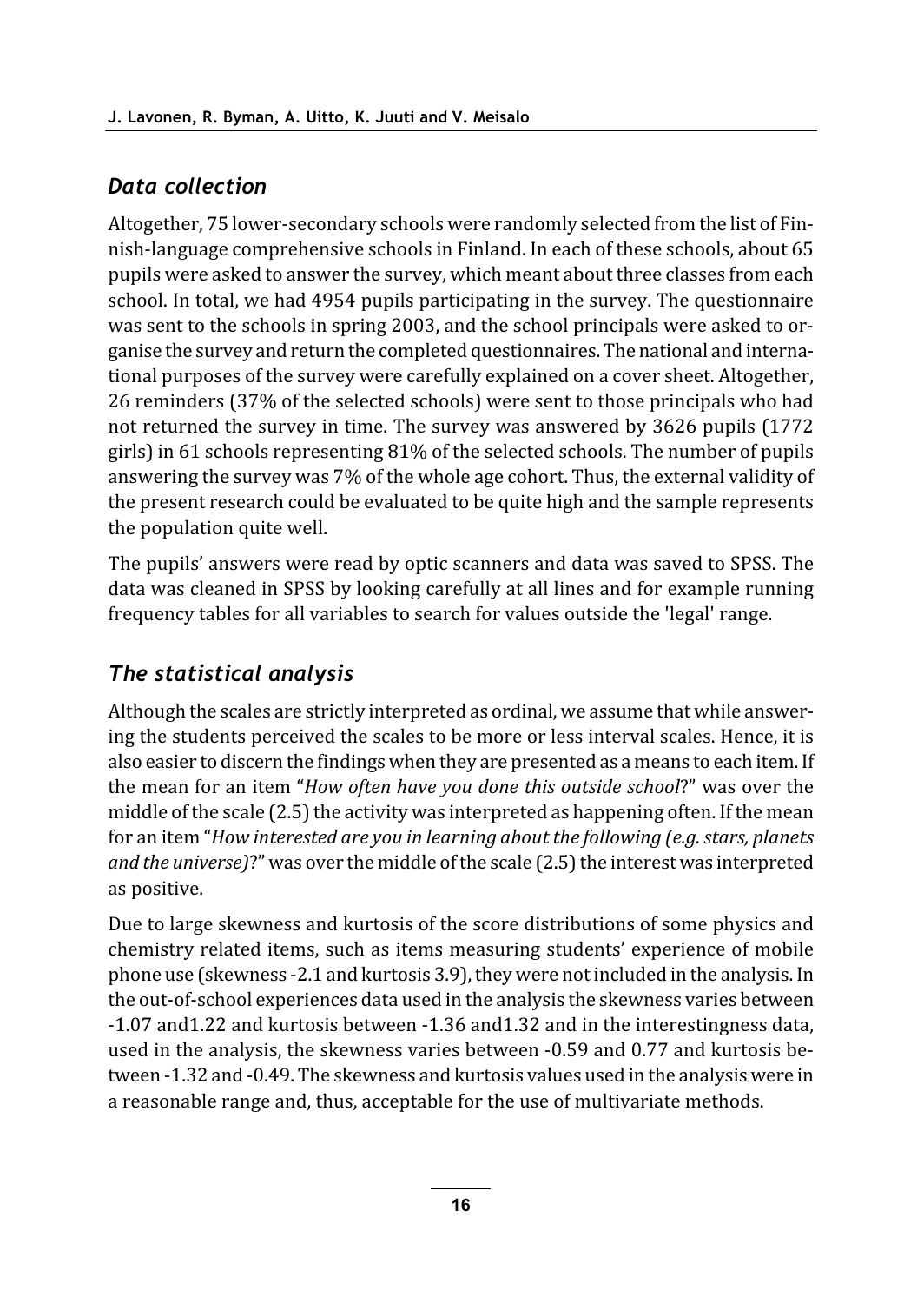An Exploratory Factor Analysis (EFA) was used to reduce the number of original variables, measuring students' out-of-school experiences and interestingness of physics and chemistry topics, to a smaller number of factors. In the EFA analysis, maximum likelihood (ML) was used as the extraction method rotation being Promax (kappa = 4) with Kaiser Normalization. The ML method was chosen for the analysis because it yields the most clearly differentiated factors (Gorsuch, 1983, p. 117). Missing values were replaced with means. The comprehensibility criteria was used in both analyses and the number of factors was limited in the first analysis to six and in the second analysis to eight, since the meaning of the factors were then readily comprehensible (Dunteman, 1989, pp. 22-23). Several other solutions were also examined but then the solutions were not as easily comprehensible. All factors whose eigenvalues exceeded 1 before the rotation were included in the solution. The calculated Kaiser-Meyer-Olkin Measure of sampling adequacy and the Bartlett's test of sphericity for the factor analysis showed that the data were adequate for EFA analysis. For the out-of-school experiences factor analyses the KMO of Sampling Adequacy was 0.931 and in the Bartlett's Test the approximate Chi-Square was 43780 (df = 630,  $p<.001$ ). For topic factor analyses the corresponding values were for KMO 0.953 and for the Bartlett's Test 79863 (df = 1035,  $p$ <.001).

To compare girls' and boys' out-of-school experiences and interestingness of physics and chemistry topics, factor related sum-variables were calculated of the items haying the main loading for each factor. The means of the boys' and girls' sum-variable distributions were compared using the Independent-Samples t-test (two-tailed). As an additional check we tested the power of the difference using Cohen's  $d$ 

$$
d = M_{\rm g} - M_{\rm b} / S.D.\text{pooled, where } S.D.\text{pooled} = \sqrt{\left[\left(S.D_{\rm g}^2 + S.D_{\rm b}^2\right) / 2\right]}\text{ (Cohen, 1988)}
$$

The Independent-Samples t-test procedure compares means for two groups of cases. Cohen's *d* measures the effect size for the difference between boys and girls: no effect at  $d < 0.2$ , small effect at  $0.2 \le d < 0.5$ , moderate effect at  $0.5 \le d < 0.8$ , and large effect at  $d \geq 0.8$ .

The two-way Pearson's correlation analysis was used to find out if there were any relations between students' out-of-school experience factors and topic factors. Cohen (1988) gives also the rules for effect size of the Pearson's r: no effect at  $r < 0.1$ , small effect at  $r = 0.1$ , medium effect at  $r = 0.3$ , and large effect at  $r = 0.5$ . Correlations and their significances are presented in Table 5.

Quantitative measurements have been criticised in general. Based on surveys, it is difficult to understand in detail the structure of students' interests (Osborne, Simon & Collins, 2003). Kelly, Chen & Crawford (1998) reviewed a number of journal articles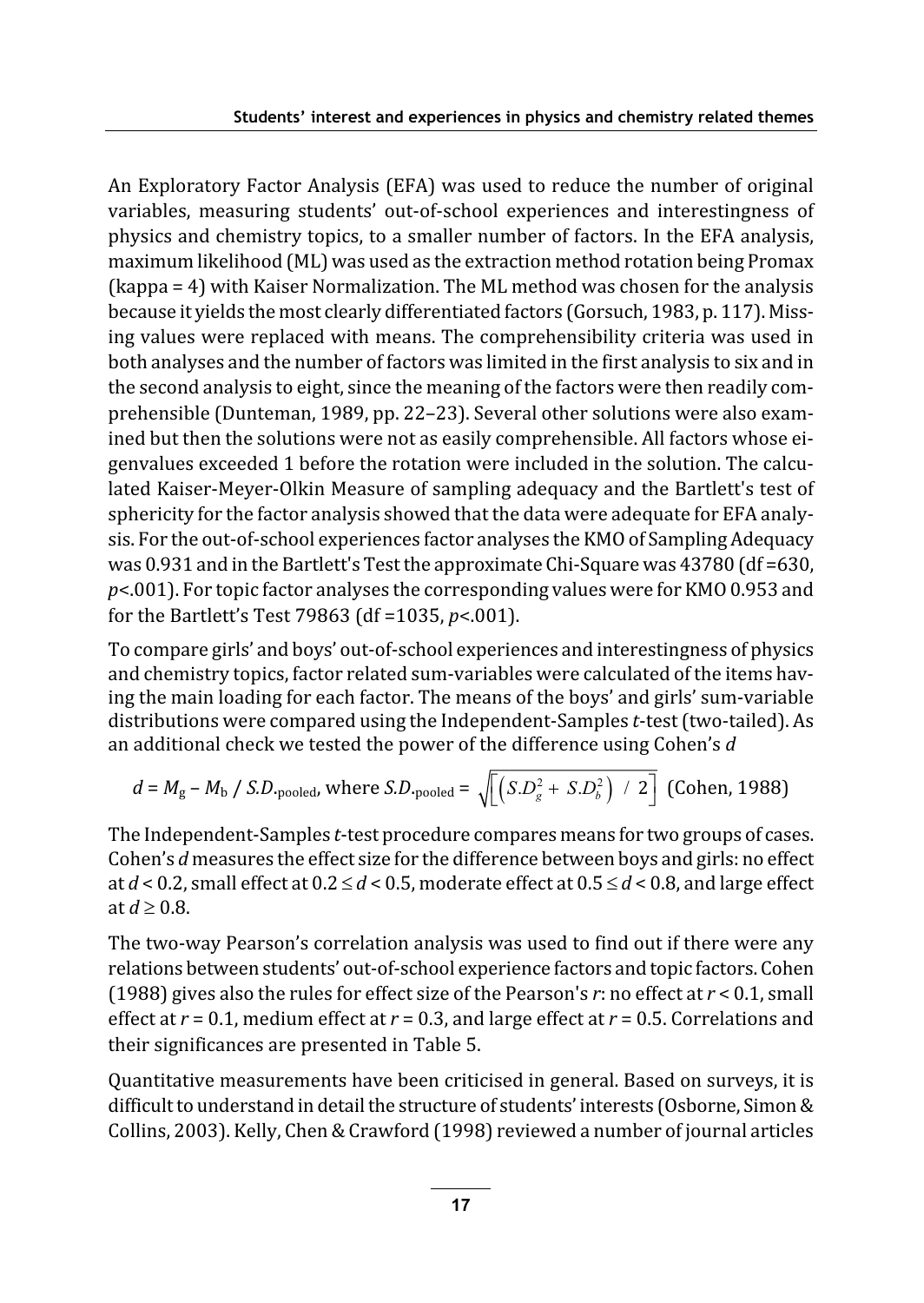focusing on methodological weaknesses of surveys and research interviews. Based on this they analysed two problems in the use of surveys or interviews in science education research: the nature of the elicitation and the missing of classroom context. They argued that when surveying students' opinions, the researcher is not merely tapping into the students' memories, but is also inviting the students to engage and think in a certain way. Secondly, without observational data the survey data lack features which are present is social situations in a classroom. On the other hand, surveys like this research yield information about the interestingness of the studied topics. We know that the interpretation of data must be meticulously undertaken when it has been acquired using this kind of research methodology which has certain limitations.

## **Results**

Several ML solutions with Promax rotation (Kappa=4) were conducted with the items describing students' physics and chemistry related out-of-school experiences. The number of factors chosen was six (FE1-FE6), since the meaning of the factors was then readily comprehensible (Dunteman, 1989, pp. 22-23) and their initial eigenvalues before rotating were higher than 1.

The statistical fit of the six-factor solution was not acceptable,  $\gamma^2 = 3307$ \*\*\*. However, the examination of the residuals indicated no hidden variation, thus supporting the six-factor solution. Gorsuch (1983, p. 153) has also stated that the ML significance test in EFA can overestimate the factor number. Thus, each factor was named according to the loaded items, emphasising the highest loadings  $(\lambda)$  and contents common for factor items. Factors were named as presented in Table 3. The six-factor solution of students' out-of-school activities explained 47% of the extraction sums of squared loadings (Table 1).

Based on the means of students responses presented in Table 1, the students had a lot of physics and chemistry related out-of-school experiences in using a camera, basic electronic devices and using Information and communication technologies, like searching the internet for information or using a word processor or computer games. Moreover, they had several experiences in measuring with simple measuring equipment, such as a thermometer, ruler, tape and stopwatch. They had little experience in using mechanical devices, such as a wind- or watermill, pulley and water pump, or making small devices like an instrument or model such as a toy plane, boat or working with compost, leaves and garbage. The standard deviations were relatively high compared to the mean. This indicates large diversity among the experiences of the students.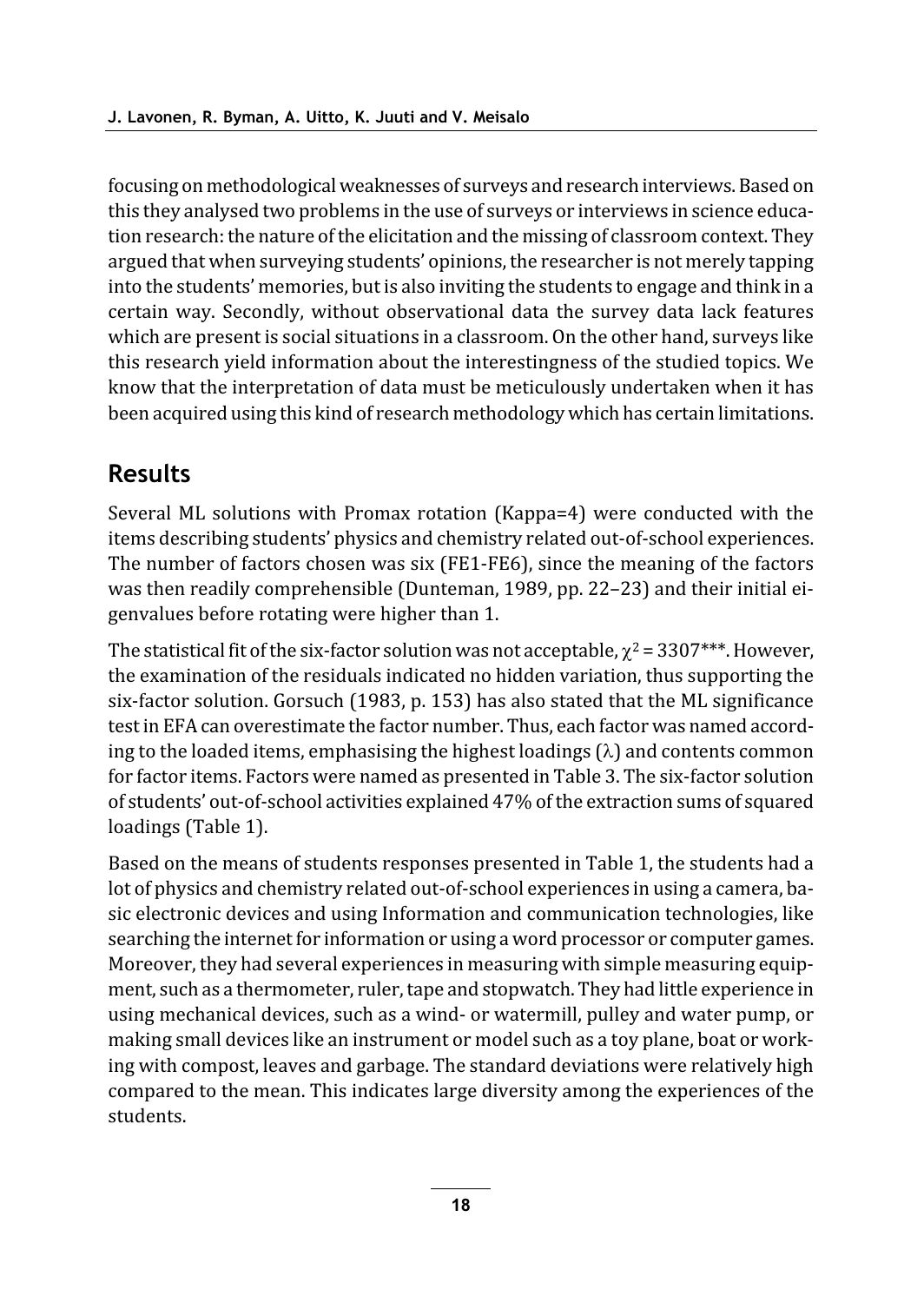Table 1. Loadings of factors measuring students' physics and chemistry related out-of-school experiences (FE1-FE6) reduced by the EFA on students' out-ofschool activities items, (The  $\lambda$  <0.3 are not included).

|                                                             | Factor |      |        |                 |     |     |                 |      |
|-------------------------------------------------------------|--------|------|--------|-----------------|-----|-----|-----------------|------|
| I have                                                      | M      | S.D. | FE1    | FE <sub>2</sub> | FE3 | FE4 | FE <sub>5</sub> | FE6. |
| Used a windmill, watermill,<br>waterwheel, etc.             | 1.6    | .83  | .76    |                 |     |     |                 |      |
| Made a model such as a toy plane or<br>hoat etc.            | 2.0    | .98  | .75    |                 |     |     |                 |      |
| Used a water pump or siphon                                 | 2.1    | .98  | .66    |                 |     |     |                 |      |
| Mended a bicycle tube                                       | 2.1    | 1.1  | .63    |                 |     |     |                 |      |
| Made a bow and arrow, slingshot,<br>catapult or boomerang   | 2.3    | .98  | .62    |                 |     |     |                 |      |
| Used a rope and pulley for lifting<br>heavy things          | 2.1    | 1.0  | .59    |                 |     |     |                 | .41  |
| Opened a device to find out how it works                    | 2.7    | 1.1  | .44    |                 |     |     |                 |      |
| Made an instrument (like a flute)<br>from natural materials | 1.7    | .84  | .41    |                 | .35 |     |                 |      |
| Changed or fixed electric bulbs or fuses                    | 2.8    | 1.0  | .38    | .36             |     |     |                 |      |
| Measured the temperature with<br>a thermometer              | 3.3    | .83  |        | .89             |     |     |                 |      |
| Used a measuring ruler, tape or stick                       | 3.3    | .83  |        | .84             |     |     |                 |      |
| Used a stopwatch                                            | 3.3    | .82  |        | .79             |     |     |                 |      |
| Used a camera                                               | 3.4    | .79  |        | .60             |     |     |                 |      |
| Connected an electric lead<br>to a plug etc.                | 3.5    | .82  |        | .59             |     |     |                 |      |
| Recorded on video, DVD or tape<br>recorder                  | 3.3    | .89  |        | .46             |     |     |                 |      |
| Used binoculars                                             | 2.9    | .82  |        | .42             |     |     |                 |      |
| Read about nature or science in books<br>or magazines       | 2.5    | .96  |        |                 | .60 |     |                 |      |
| Collected different stones or seashells                     | 2.1    | .90  |        |                 | .57 |     |                 |      |
| Collected edible berries, fruits or plants                  | 3.0    | .90  | $-.30$ |                 | .55 |     |                 |      |
| Watched nature programmes on TV<br>or in a cinema           | 2.9    | .88  |        |                 | .55 |     |                 |      |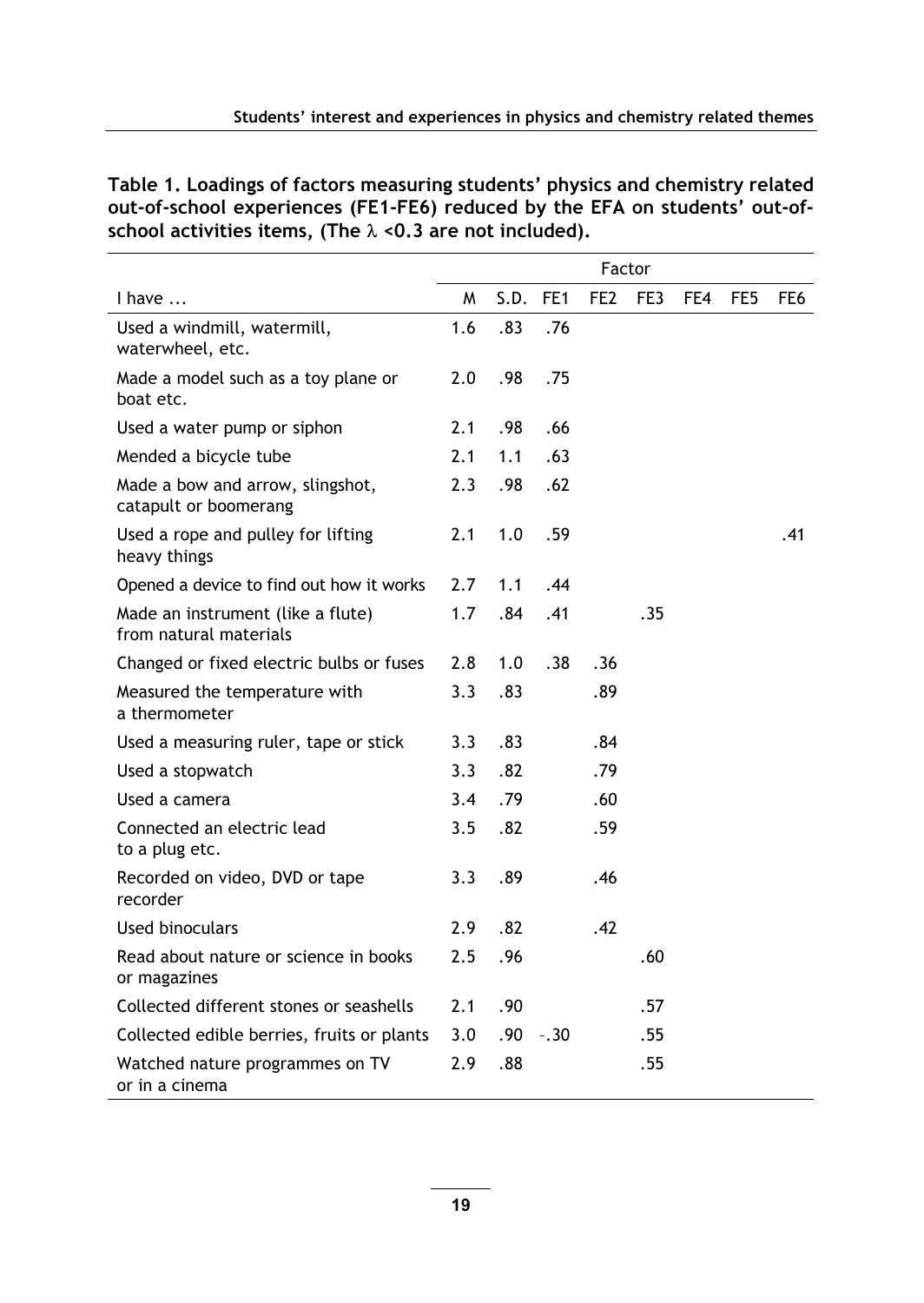#### Table 1. Continued...

|                                                             | Factor |     |          |                 |     |     |                 |                 |
|-------------------------------------------------------------|--------|-----|----------|-----------------|-----|-----|-----------------|-----------------|
| I have $\dots$                                              | M      |     | S.D. FE1 | FE <sub>2</sub> | FE3 | FE4 | FE <sub>5</sub> | FE <sub>6</sub> |
| Tried to find the star constellations<br>in the sky         | 2.8    | .97 |          |                 | .44 |     |                 |                 |
| Sorted garbage for recycling or<br>for appropriate disposal | 2.5    | 1.0 |          |                 | .44 |     |                 |                 |
| Made compost of grass, leaves<br>or garbage                 | 1.7    | .88 | .37      |                 | .44 |     |                 |                 |
| Visited a science centre or<br>science museum               | 2.3    | .82 |          |                 | .33 |     |                 |                 |
| Downloaded music from the internet                          | 2.8    | 1.2 |          |                 |     | .69 |                 |                 |
| Sent or received e-mail                                     | 3.3    | .92 |          |                 |     | .65 |                 |                 |
| Played computer games                                       | 3.3    | .86 |          |                 |     | .58 |                 |                 |
| Used a word processor on the computer                       | 3.4    | .82 |          |                 |     | .56 |                 |                 |
| Searched the internet for information                       | 3.6    | .71 |          |                 |     | .54 |                 |                 |
| Used a dictionary, encyclopaedia, etc.<br>on a computer     | 2.5    | .99 | .34      |                 |     | .43 |                 |                 |
| Made a fire from charcoal or wood                           | 2.5    | 1.1 |          |                 |     |     | .72             |                 |
| Prepared food over a campfire, open<br>fire or stove burner | 2.4    | .99 |          |                 |     |     | .70             |                 |
| Put up a tent or shelter                                    | 2.5    | .88 |          |                 | .30 |     | .46             |                 |
| Used a wheelbarrow                                          | 2.9    | .88 |          |                 |     |     |                 | .73             |
| Used a crowbar                                              | 2.5    | 1.0 | .40      |                 |     |     |                 | .66             |
| Used tools like a saw, screwdriver<br>or hammer             | 3.1    | .89 |          |                 |     |     |                 | .31             |
| Eigenvalue                                                  |        |     | 8.3      | 4.0             | 2.3 | .9  | $\cdot$ .7      | .6              |
| % of total variance                                         |        |     | 23.1     | 11.1            | 6.5 | 2.6 | 1.9             | 1.7             |

When analysing the factor structure of the items measuring interestingness of physics and chemistry topics the Goodness-of-fit Test again gave a high value:  $\chi^2$  = 5794\*\*\* thus supporting the rejection of the eight-factor model. However, the examination of the residuals indicated no hidden variation, thus supporting this solution. Each factor was named according to the loaded items, emphasising the highest loadings and contents common for factor items. The eight factors describing interestingness of physics and chemistry topics (FI1-FI8) explained 57% of the extraction sums of squared loadings (Table 2). Factors are named as presented in Table 4.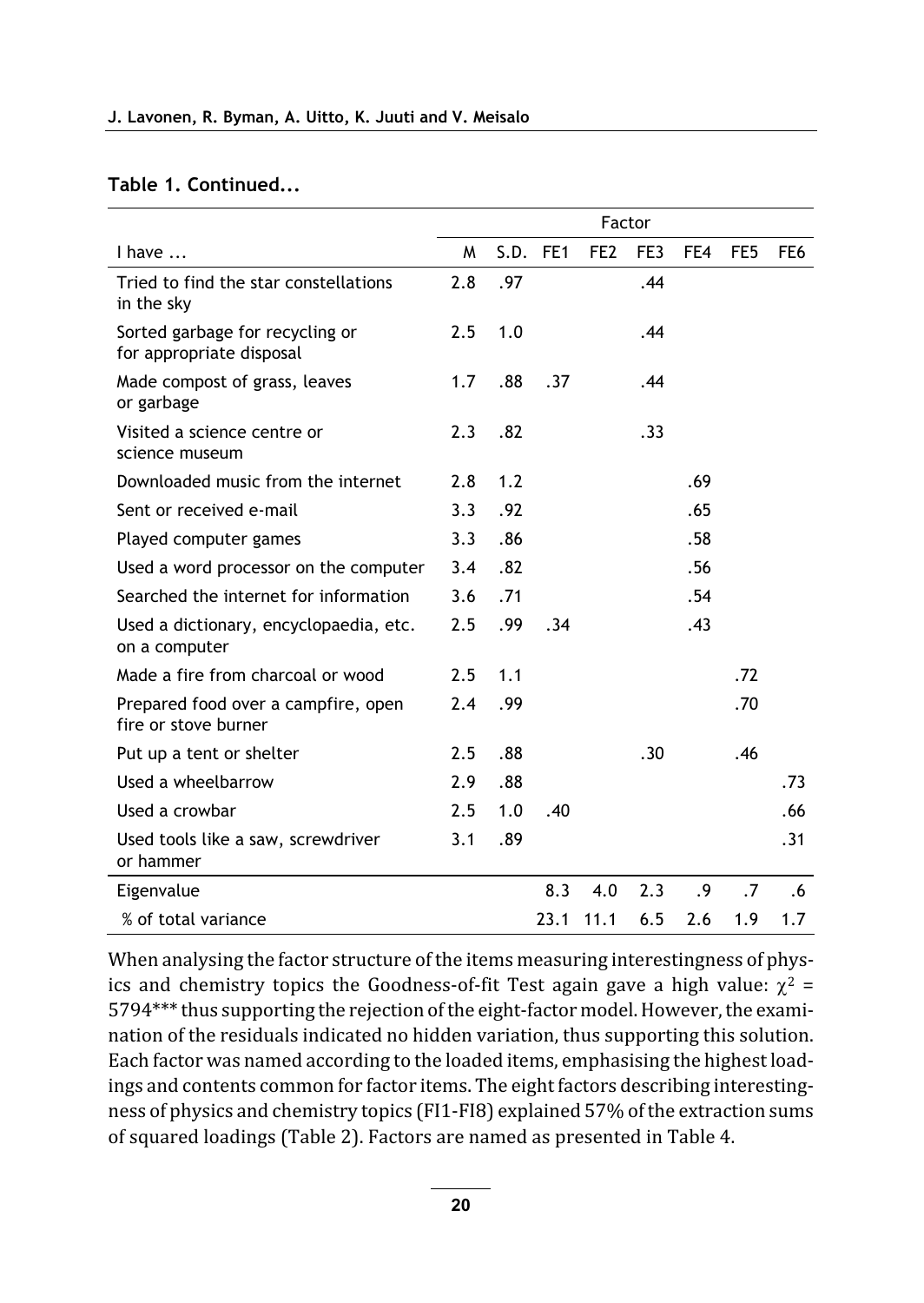Table 2. Loadings of factors measuring interestingness of physics and chemistry topics or interestingness factors (FI1-FI8) reduced by the EFA on students' opinions on how interested they are in learning about physics and chemistry topics (The loadings  $\lambda$ <0.3 are not included).

|                                                                         | Factor |             |     |     |                 |     |                 |                 |     |     |
|-------------------------------------------------------------------------|--------|-------------|-----|-----|-----------------|-----|-----------------|-----------------|-----|-----|
|                                                                         |        | M S.D. FI1  |     | FI2 | F <sub>13</sub> | FI4 | F <sub>15</sub> | F <sub>16</sub> | FI7 | FI8 |
| How things like radios and<br>televisions work                          |        | 2.4 .96 .96 |     |     |                 |     |                 |                 |     |     |
| How cassette tapes, CDs and DVDs<br>store and play sound and music      |        | 2.4 .99     | .91 |     |                 |     |                 |                 |     |     |
| How mobile phones can send and<br>receive messages                      | 2.5    | .95         | .82 |     |                 |     |                 |                 |     |     |
| The use of lasers for technical<br>purposes (CD-players, etc.)          | 2.3    | 1.0         | .74 |     |                 |     |                 |                 |     |     |
| How computers work                                                      | 2.5    | 1.0         | .70 |     |                 |     |                 |                 |     |     |
| Optical instruments and how they<br>work (telescope, camera, etc.)      | 2.0    | .91         | .40 |     |                 |     |                 |                 |     |     |
| Explosive chemicals                                                     | 2.4    | 1.1         |     | .94 |                 |     |                 |                 |     |     |
| Biological and chemical weapons and<br>what they do to the human body   | 2.5    | 1.0         |     | .92 |                 |     |                 |                 |     |     |
| How the atom bomb functions                                             | 2.6    | 1.1         |     | .89 |                 |     |                 |                 |     |     |
| The effect of strong electric shocks<br>and lightning on the human body | 2.7    | .95         |     | .66 |                 |     |                 |                 |     |     |
| Deadly poisons and what they do to<br>the human body                    | 2.7    | .97         |     | .63 |                 |     |                 |                 |     |     |
| How a nuclear power plant<br>functions                                  | 2.1    | 1.0         |     | .43 |                 |     |                 |                 |     |     |
| Chemicals, their properties and<br>how they react                       | 2.0    | .88         |     | .34 |                 |     |                 |                 |     |     |
| Black holes, supernovas and other<br>spectacular objects in outer space | 2.7    | 1.1         |     |     | .88             |     |                 |                 |     |     |
| How meteors, comets or asteroids<br>may cause disasters on earth        | 2.7    | 1.0         |     |     | .81             |     |                 |                 |     |     |
| Stars, planets and the universe                                         | 2.6    | .99         |     |     | .80             |     |                 |                 |     |     |
| Rockets, satellites and space travel                                    | 2.4    | 1.0         |     |     | .76             |     |                 |                 |     |     |
| The first landing on the moon and<br>the history of space exploration   | 2.3    | 1.0         |     |     | .63             |     |                 | .40             |     |     |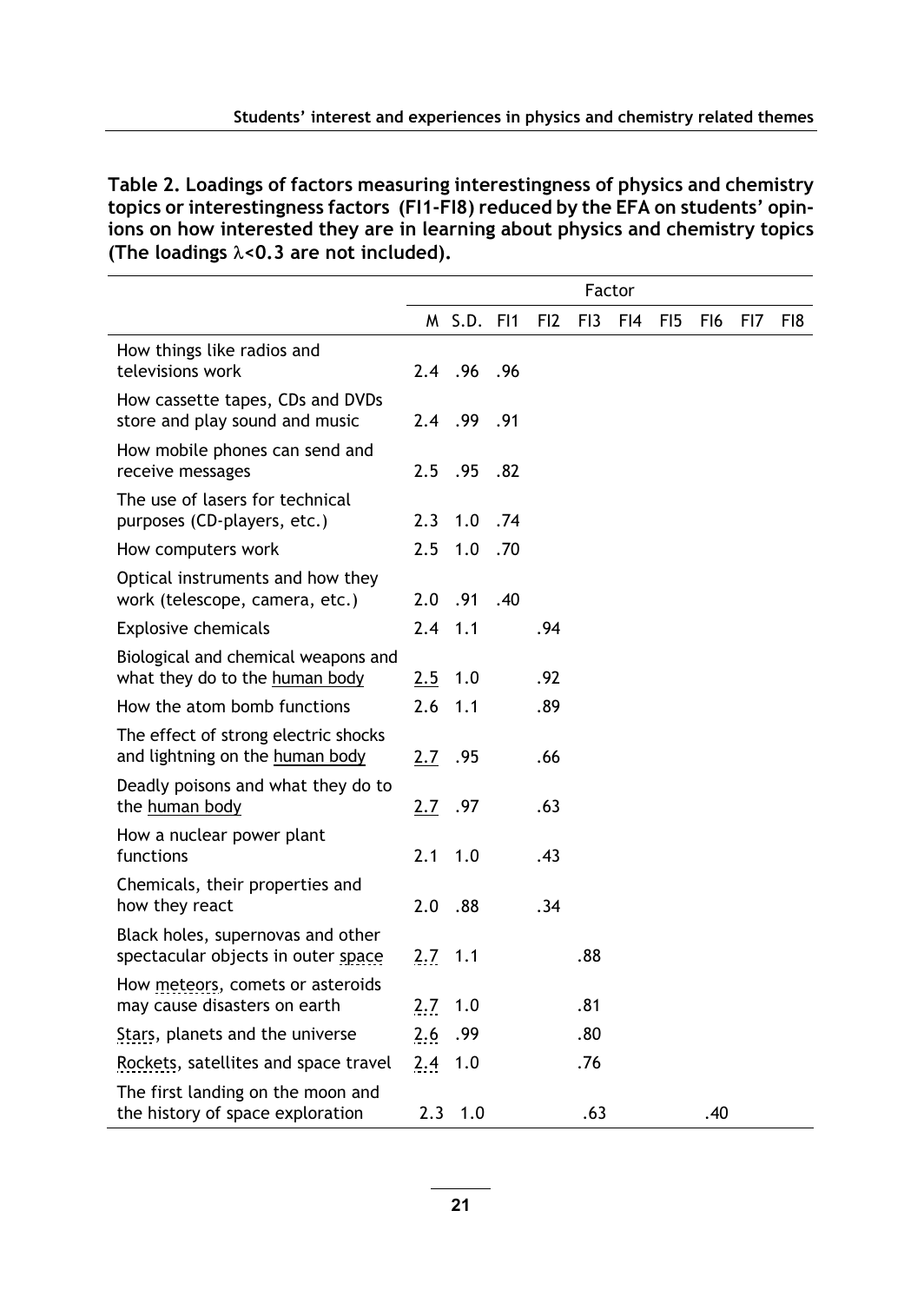$\overline{\phantom{a}}$ 

#### Table 2. Continued ...

|                                                                   |               |         |                 |                 |     | Factor |                 |     |     |     |
|-------------------------------------------------------------------|---------------|---------|-----------------|-----------------|-----|--------|-----------------|-----|-----|-----|
|                                                                   |               | M S.D.  | F <sub>11</sub> | F <sub>12</sub> | FI3 | FI4    | F <sub>15</sub> | FI6 | FI7 | FI8 |
| How it feels to be weightless in<br>space (how humans feel)       | 3.0           | 1.0     |                 |                 | .57 |        |                 |     |     |     |
| The use of satellites for communi-<br>cation and other purposes   | 2.1           | .95     |                 |                 | .48 |        |                 |     |     |     |
| How to find my way and navigate<br>by the stars                   | 2.3           | .98     |                 |                 | .39 |        | .36             |     |     |     |
| The greenhouse effect and how it<br>may be changed by humans      | 2.2           | .94     |                 |                 |     | .97    |                 |     |     |     |
| The ozone layer and how it may<br>be affected by humans           | 2.2           | .93     |                 |                 |     | .89    |                 |     |     |     |
| What can be done to ensure clean<br>air and safe drinking water   | 2.6           | .94     |                 |                 |     | .81    |                 |     |     |     |
| How technology helps us to handle<br>waste, garbage and sewage    | $2.2^{\circ}$ | .92     |                 |                 |     | .66    |                 |     |     |     |
| How energy can be saved or used<br>in a more effective way        |               | 2.4 .97 |                 |                 |     | .53    |                 |     |     |     |
| New sources of energy from the<br>sun, wind, tides, waves, etc.   | 2.3           | .96     |                 |                 |     | .47    |                 |     |     |     |
| How the ear can hear different<br>sounds                          | 2.1           | .87     |                 |                 |     |        | .88             |     |     |     |
| How the eye can see light and<br>colours                          | 2.2           | .90     |                 |                 |     |        | .78             |     |     |     |
| How radiation from solariums and<br>the sun might affect the skin | 2.2           | .96     |                 |                 |     |        | .60             |     |     |     |
| How X-rays, ultrasound, etc. are<br>used in medicine              | 2.2           | .93     |                 |                 |     |        | .60             |     |     |     |
| How different musical instruments<br>produce different sounds     | 2.1           | .97     |                 |                 |     |        | .49             |     |     |     |
| Light around us that we cannot<br>see (infrared, ultraviolet)     | 2.1           | .91     |                 |                 |     |        | .41             |     |     |     |
| How radioactivity affects<br>the human body                       | 1.9           | .91     |                 |                 |     |        | .41             |     |     |     |
| Electricity, how it is produced<br>and used in the home           | 2.1           | .90     |                 |                 |     |        |                 | .90 |     |     |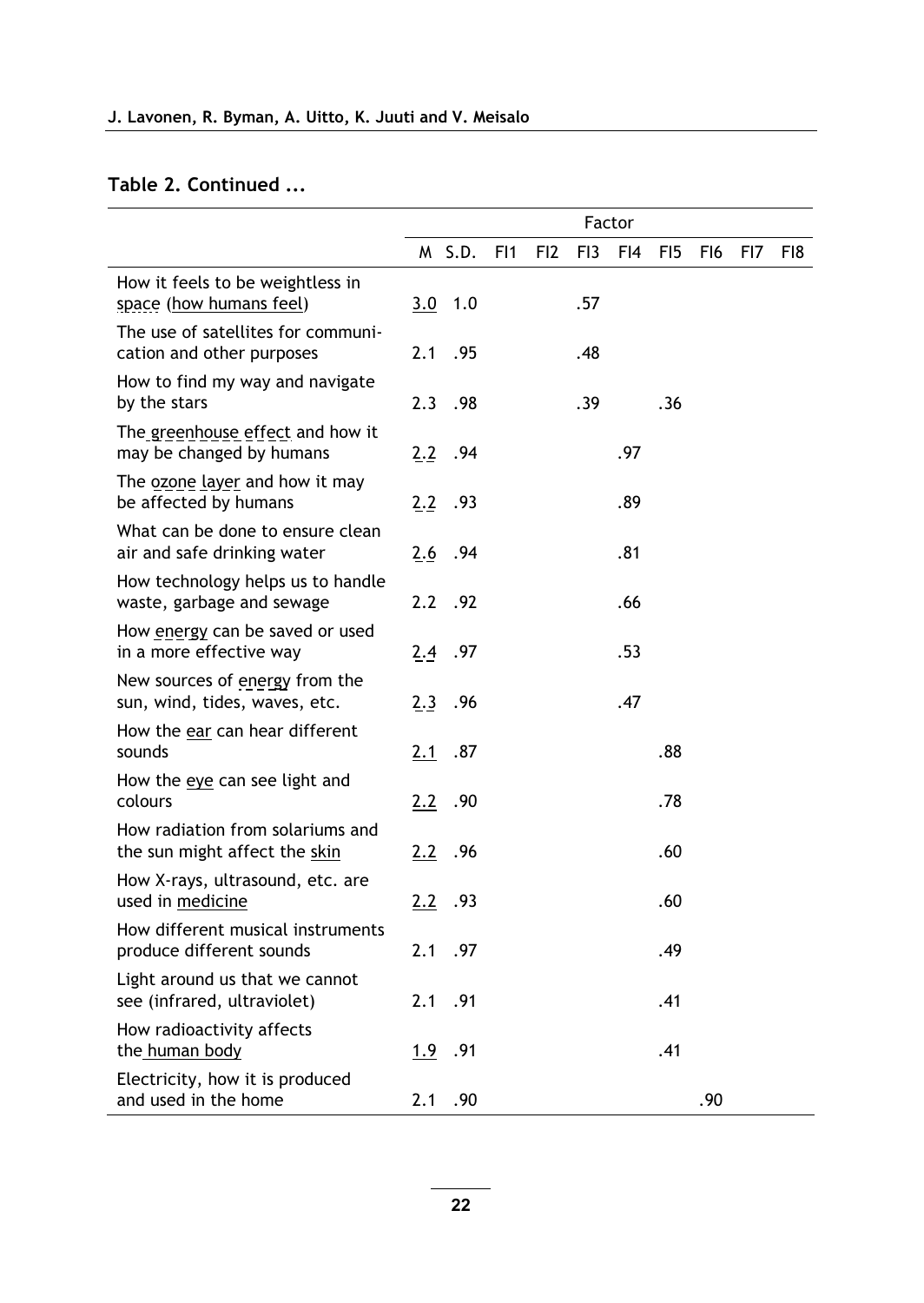#### Table 2. Continued ...

|                                                                            | Factor |           |      |     |     |     |     |     |                             |     |
|----------------------------------------------------------------------------|--------|-----------|------|-----|-----|-----|-----|-----|-----------------------------|-----|
|                                                                            |        | M S.D.    | FI1  |     |     |     |     |     | F12 F13 F14 F15 F16 F17 F18 |     |
| How to use and repair everyday<br>electrical and mechanical equip-<br>ment |        | $2.1$ .95 |      |     |     |     |     | .88 |                             |     |
| How electricity has affected the<br>development of our society             |        | $2.2$ .90 |      |     |     |     |     | .66 |                             |     |
| Detergents, soaps and how they<br>work                                     |        | $1.9$ .84 |      |     |     |     |     | .45 |                             |     |
| How petrol and diesel engines work                                         | 2.1    | 1.1       |      |     |     |     |     | .40 |                             |     |
| How different narcotics might<br>affect the body                           | 2.7    | .97       |      |     |     |     |     |     | .88                         |     |
| How alcohol and tobacco might<br>affect the body                           | 2.6    | .94       |      |     |     |     |     |     | .86                         |     |
| The possible radiation dangers<br>of mobile phones and computers           |        | $2.3$ .95 |      |     |     |     |     |     | .36                         |     |
| How loud sound and noise may<br>damage my hearing                          | 2.4    | .91       |      |     |     |     |     |     | .33                         |     |
| Why the stars twinkle and the sky<br>is blue                               | 2.3    | .99       |      |     |     |     |     |     |                             | .85 |
| Why we can see the rainbow                                                 | 2.2    | .93       |      |     |     |     |     |     |                             | .83 |
| How the sunset colours the sky                                             | 2.3    | .97       |      |     |     | .33 |     |     |                             | .41 |
| Eigenvalue                                                                 |        |           | 14.4 | 3.6 | 2.4 | 1.7 | 1.4 | 1.0 | .8                          | .9  |
| % of total variance                                                        |        |           | 31.3 | 7.9 | 5.2 | 3.7 | 3.1 | 2.2 | 1.8                         | 1.9 |

Based on the means of students' responses presented in Table 2, the most interesting physics and chemistry topics for students are related to astronomy: space, stars, planets, meteors, black holes, supernovas and the universe. Less interesting topics relate to technical devices, like optical and musical instruments; electrical and mechanical equipment; petrol and diesel engines; nuclear power plants and communication satellites. However, technical devices dealing with information and communication technologies (mobile phones and computers) are interesting for students. Again the standard deviations were relatively high compared to the mean. This indicates large diversity among the interest of the students.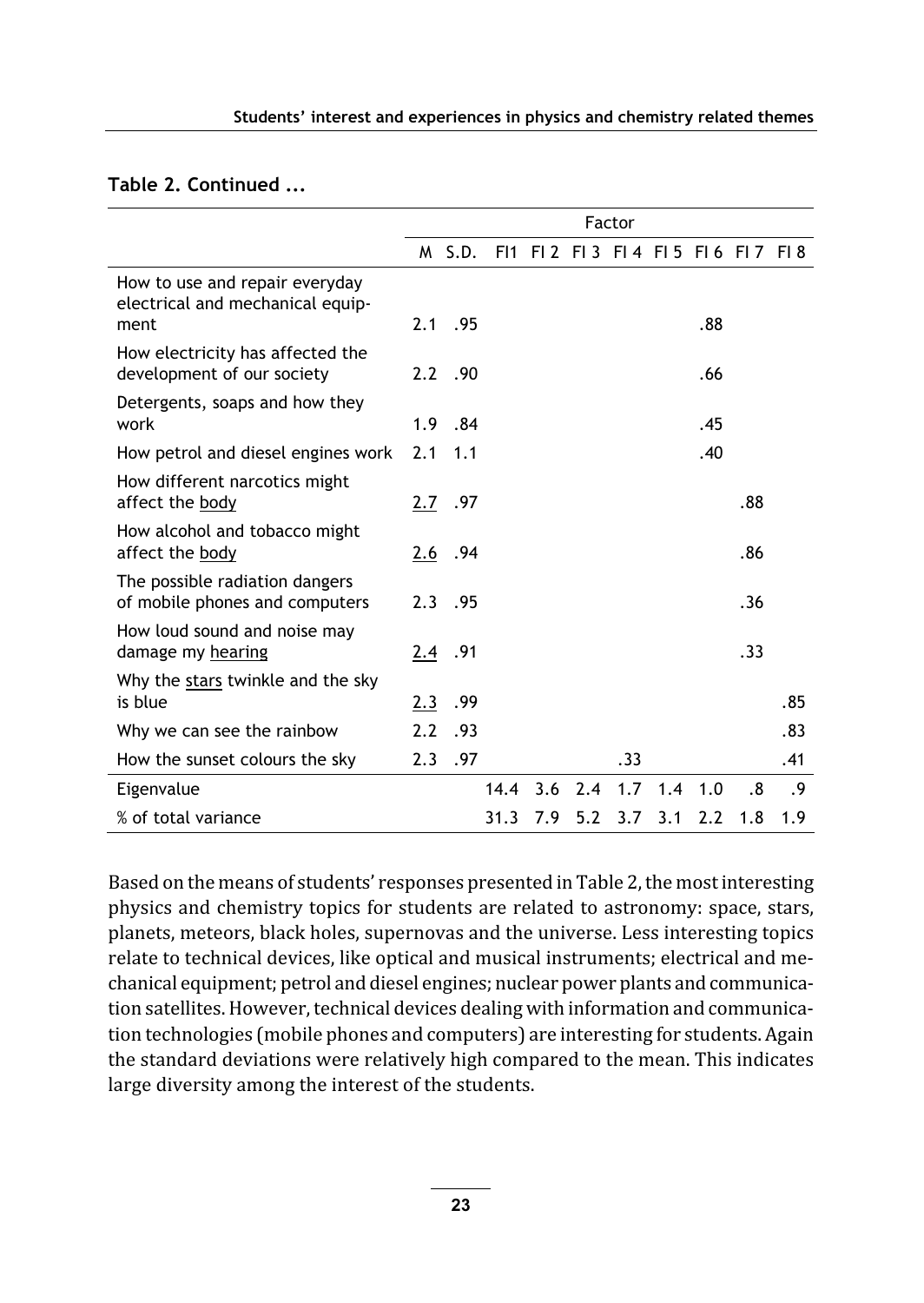Although factor analysis helps us in grouping the items, it is also useful to search for possible contexts in items. A closer look at items indicates that different contents are interesting when they are presented in the context of the human body: the feeling of weightlessness and the effects of narcotics, alcohol, tobacco, strong electric shocks and poisons on the human body. However, there are also contents (radiation, hearing, seeing) in human body contexts which are not interesting to students. Some contents in an environmental context are interesting (clean air and safe drinking water and saving of energy) and some are not interesting (greenhouse effect and ozone layer and how they may be affected by humans). It appears that contents which are concrete and near the human body are more interesting than abstract ones.

Comparison of boys' and girls' out-of-school experiences and interest in physics and chemistry topics or interestingness factors are presented in Table 3 and Table 4. In both tables also means  $(M)$  and Standard deviations  $(S.D.)$  for factor related sum variables of item scores for boys and girls are presented.

|                                                             | Girls       |                  |                | Boys             | t                 | d                 |
|-------------------------------------------------------------|-------------|------------------|----------------|------------------|-------------------|-------------------|
|                                                             | $M_{\circ}$ | S.D <sub>o</sub> | M <sub>b</sub> | S.D <sub>b</sub> | 1)                | 2)                |
| FE1 Science and technology related<br>hobbies or activities | 1.8         | .54              | 2.5            | .61              | 971***            | $0.69^{\circ}$    |
| FE2 Measuring and observing with<br>simple tools            | 3.4         | .48              | 3.2            | .67              | $142***$          | $0.34^{b}$        |
| FE3 Observing natural phenomena<br>and collecting objects   | 2.6         | .51              | 2.3            | .57              | $177***$          | $0.55^{\circ}$    |
| FE4 ICT use                                                 | 3.1         | .57              | 3.2            | .69              | 2.7 <sup>ns</sup> | 0.16 <sup>A</sup> |
| FE5 Camping                                                 | 2.4         | .79              | 2.5            | .79              | $13***$           | 0.13 <sup>A</sup> |
| FE6 Use of mechanical tools                                 | 2.7         | .74              | 2.8            | .76              | $713***$          | 0.13 <sup>A</sup> |

Table 3. Factors measuring students' physics and chemistry related out-of-school experiences and comparison of boys and girls.

1) ns  $p > 0.05$ , \*  $p < 0.05$ , \*\*  $p < 0.01$ , \*\*\*  $p < 0.001$ 

2)  $^{\circ}$  no effect (d < 0.2),  $^{\circ}$  small effect (0.2  $\leq$  d < 0.5),  $^{\circ}$  moderate effect (0.5  $\leq$  d < 0.8),

<sup>D</sup> large effect ( $d \ge 0.8$ )

Boys had more science and technology related hobbies or activities than girls and girls more experiences in observing natural phenomena and collecting objects than boys. The effect size measure did not indicate gender difference for the experiences of ICT use, camping and use of mechanical tools. The power of gender difference was 'small' in the factor Measuring and observing with simple tools. Boys had more Science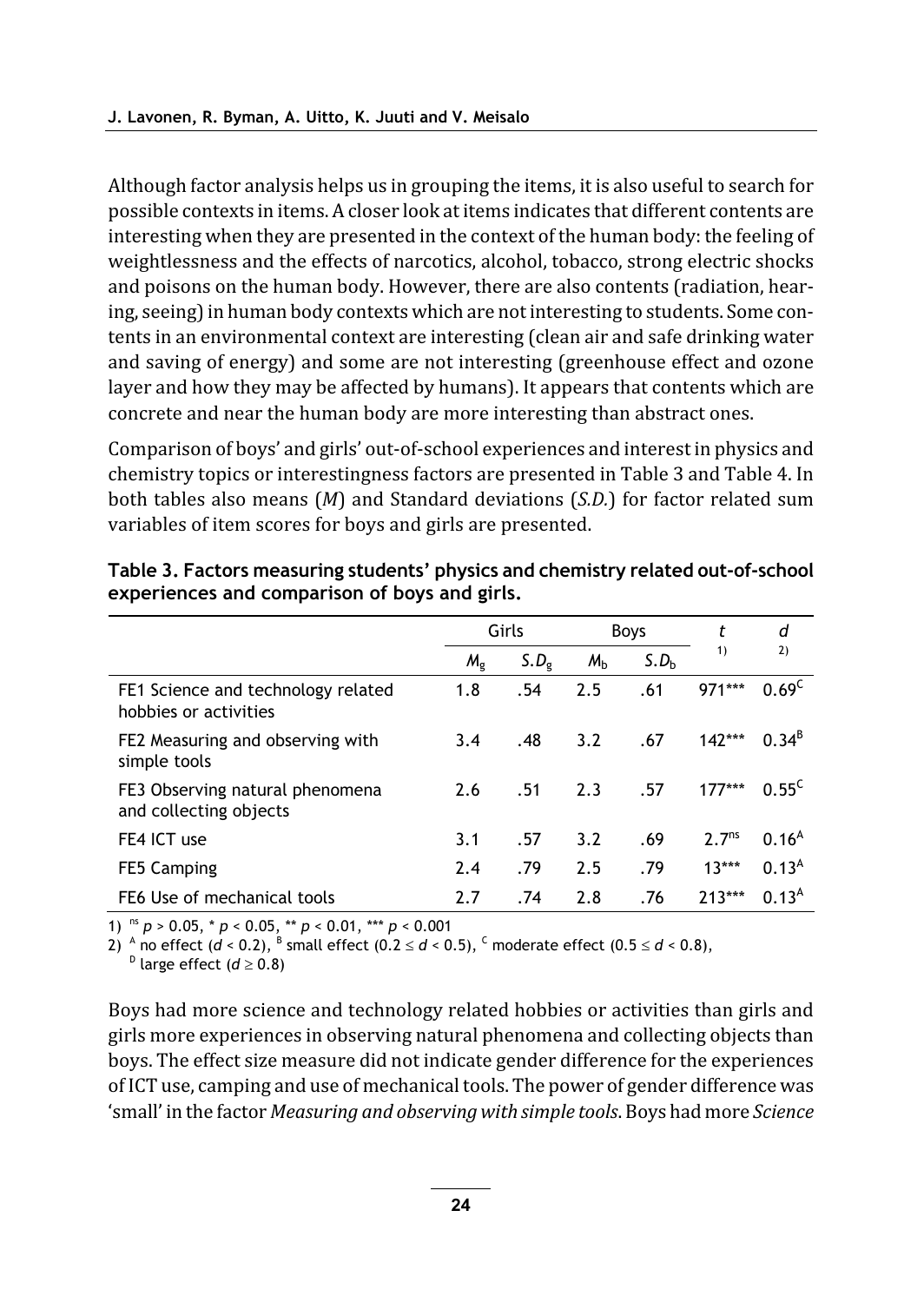and technology related hobbies or activities than girls, and girls more experiences in Observing natural phenomena and collecting objects than boys (moderate effect).

|                                                                      | Girls       |                  |                | Boys             | t                  | d                 |
|----------------------------------------------------------------------|-------------|------------------|----------------|------------------|--------------------|-------------------|
|                                                                      | $M_{\rm g}$ | S.D <sub>9</sub> | M <sub>b</sub> | S.D <sub>b</sub> | 1)                 | 2)                |
| FI1: How technological devices work                                  | 2.1         | .70              | 2.6            | .78              | 489***             | $0.67^{\circ}$    |
| FI2: Effects of explosive and poisonous<br>objects on the human body | 2.1         | .67              | 2.7            | .74              | 476**<br>$\star$   | $0.85^{D}$        |
| FI3: Astronomy and cosmology                                         | 2.5         | .72              | 2.6            | .75              | $12***$            | 0.14 <sup>A</sup> |
| FI4: Environmental issues                                            | 2.3         | .74              | 2.3            | .75              | .7 <sup>ns</sup>   | 0.00 <sup>A</sup> |
| FI5: Physics and chemistry phenomena<br>in human beings              | 2.2         | .61              | 2.1            | .64              | $9.4**$            | 0.16 <sup>A</sup> |
| F16: Technology in society and<br>in everyday life                   | 1.8         | .60              | 2.4            | .68              | $575**$<br>$\star$ | $0.94^{D}$        |
| FI7: Dangerous chemicals and radiation<br>for human beings           | 2.6         | .70              | 2.4            | .77              | 85***              | $0.27^{B}$        |
| F18: Physics and chemistry phenomena<br>in the environment           | 2.4         | .83              | 2.1            | .78              | $190***$           | $0.37^{8}$        |

|                              | Table 4. Factors measuring students' interest in physics and chemistry topics and |
|------------------------------|-----------------------------------------------------------------------------------|
| comparison of boys and girls |                                                                                   |

1) <sup>ns</sup>  $p > 0.05$ ,  $* p < 0.05$ ,  $** p < 0.01$ ,  $*** p < 0.001$ 

2)  $^{\circ}$  no effect (d < 0.2),  $^{\circ}$  small effect (0.2  $\leq$  d < 0.5),  $^{\circ}$  moderate effect (0.5  $\leq$  d < 0.8),

 $D$  large effect ( $d \ge 0.8$ )

The most interesting physics and chemistry topics were astronomy and cosmology as well as chemicals and radiation that are dangerous for human beings. Less interesting for the students were topics dealing with technical devices. Boys were much more interested than girls in explosive and poisonous objects and their effect on the human body as well as in technological themes (large effect). Astronomy and cosmology, environmental issues and physical and chemical phenomena in relation to human beings were equally interesting for boys and girls. The effect size measure did not indicate a gender difference for student interest in astronomy and cosmology, environmental issues and physics and chemistry phenomena regarding human beings. The power of gender difference was 'small' regarding dangerous chemicals and radiation for human beings and physics and chemistry phenomena in the environment.

Correlations between factors measuring students' physics and chemistry related outof-school experiences and interest in physics and chemistry topics (content-based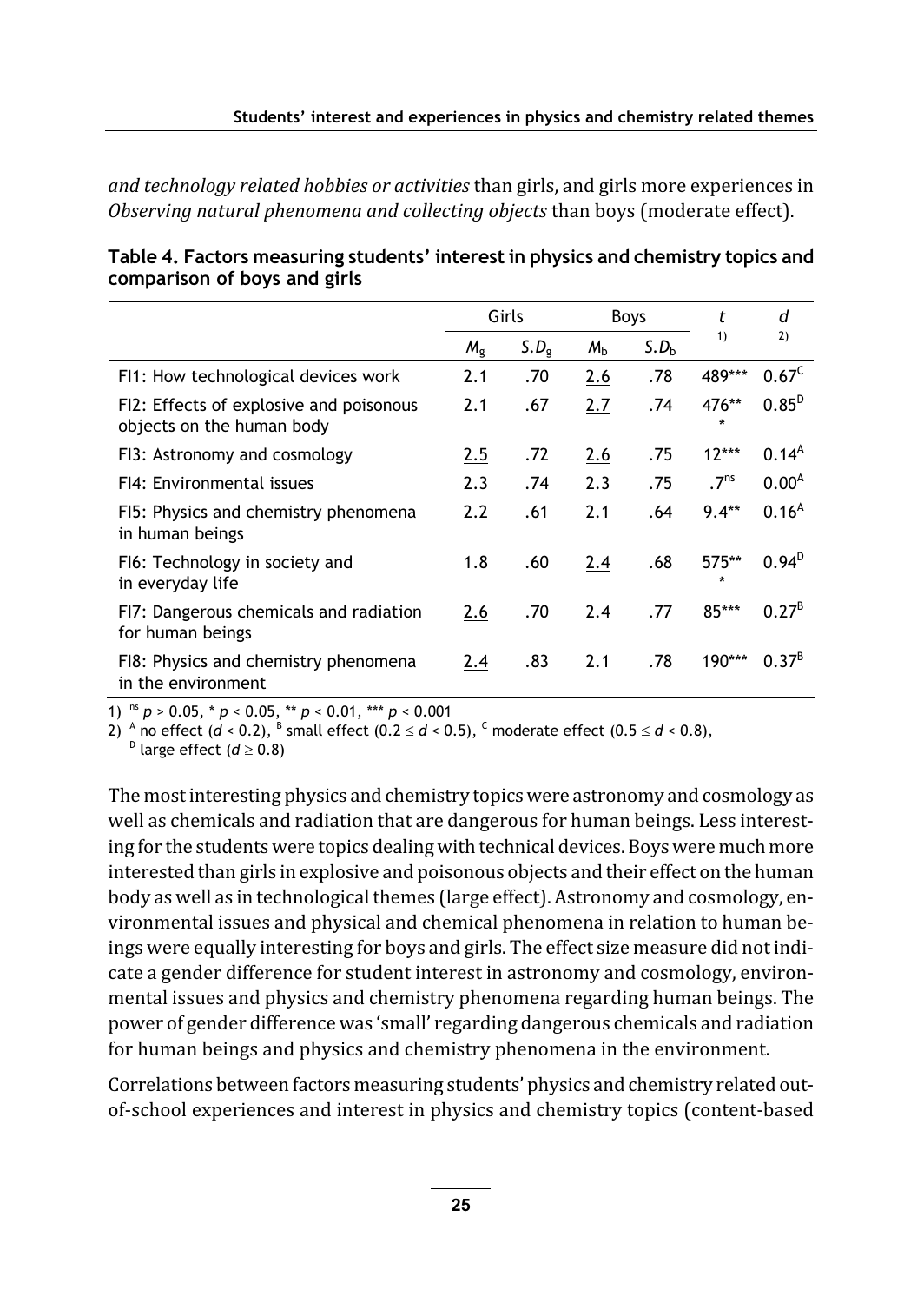situational interest or disposition type personal interest) are presented in Table 5. In the table, also the power of the Pearson's r is presented

#### Table 5. Pearson correlation coefficients between factors measuring students' physics and chemistry related out-of-school experiences and interest in physics and chemistry topics

|                                             | FI1: How technolo-<br>gical devices work | FI2: Explosive and<br>poisonous objects | FI3: Astronomy and<br>cosmology | FI4: Environmental<br>issues | FIS: Phenomena in<br>human being | FI6: S&T in everyday<br>life | FI7: Dangerous for<br>human being | phen in environment<br>FI8: Phys & chem |
|---------------------------------------------|------------------------------------------|-----------------------------------------|---------------------------------|------------------------------|----------------------------------|------------------------------|-----------------------------------|-----------------------------------------|
| FE1 experiences of<br>S&T hobby activities  | $.35***$                                 | $.37***$                                | $.16***$                        | $.11***$                     | $.13***$                         | $.44***$                     | $-.17***$                         | $-11***$                                |
| FE2 experiences of<br>meas. and observing   | $.11***$                                 | $.16***$                                | $.26***$                        | $.23***$                     | $.24***$                         | $.10***$                     | $.21***$                          | $.23***$                                |
| FE3 experiences of<br>nature and collecting | $.08***$                                 | $.14***$                                | $.36***$                        | $.45***$                     | $.38***$                         | $.16***$                     | $.28***$                          | .41***                                  |
| FE4 experiences of ICT<br>use               | $.19***$                                 | $.22***$                                | $.20***$                        | $.08***$                     | $.11***$                         | $.14***$                     | .03                               | .00.                                    |
| FE5 experiences of<br>camping               | $.21***$                                 | $.26***$                                | $.20***$                        | $.19***$                     | $.19***$                         | $.26***$                     | $.07***$                          | $.06**$                                 |
| FE6 experiences of use<br>of big tools      | $.15***$                                 | $.22***$                                | $.11***$                        | $.08***$                     | $.10***$                         | $.18***$                     | .01                               | .01                                     |

Power of Pearson's r:

medium effect at  $0.3 r < 0.5$ ; large effect at  $r > 0.5$ 

 $\Box$  no effect at  $r < 0.1$ ;  $\Box$  small effect at  $0.1 < r < 0.3$ ;

## Discussion and conclusions

According to our literature review, a teacher can partly regulate the catch component of situational interest or actualised personal interest (interestingness) and also students can be themselves encouraged to self-regulate interest. Moreover, a teacher can promote the change of situational interest to personal interest by systematically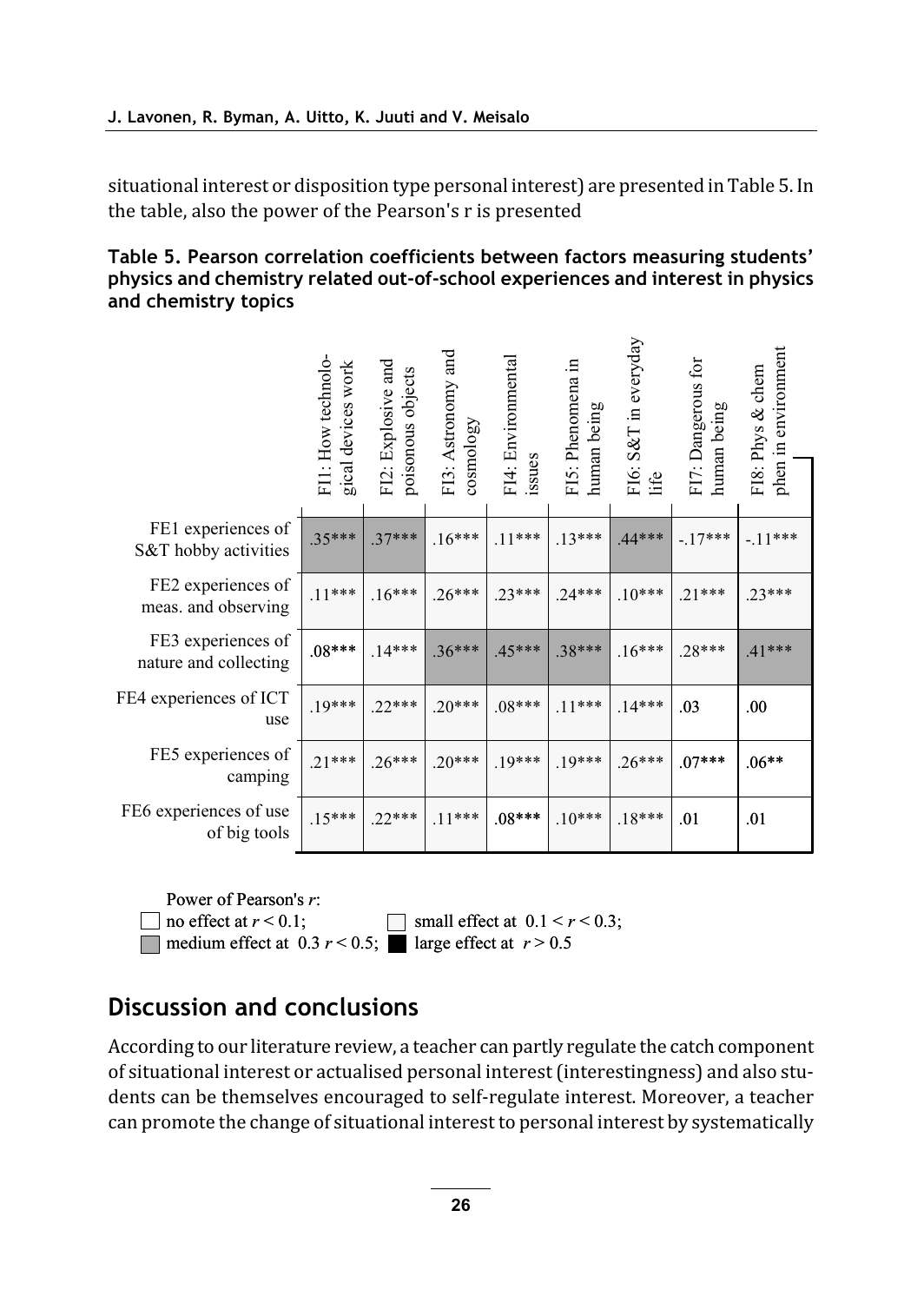choosing seductive, vivid, coherent and relevant content in an appropriate context and, moreover, guide his or her students to autonomy supporting activities. Once a teacher succeeds in catching the situational interest of his or her students the critical phase is then how to hold it long enough so that it leads to personal interest to engage in learning physics and chemistry. Our aim in this paper was to analyse what out-of-school experiences students frequently had and what they wanted to learn according to their free will. Students' physics and chemistry related out-of-school experiences could reflect physics and chemistry related tasks- or knowledge-based situational interest or tell what they are eager to do. Task-based situational interest of students is reflected in what they want to learn spontaneously. Teachers can use this information (what topics are interesting for students) when they are planning physics and chemistry lessons.

However, we cannot say exactly whether students' responses reflect already existing dispositional interest (individual or personal interest) or conditions of teaching and learning situations that could create interestingness in the topic to be learned. Therefore, we cannot discuss our findings exactly in the framework of different kinds of situational interest, like content- task- or knowledge-based interest. Students' responses reflect "operating" interest, which Krapp (2007, p. 9) has recently introduced. Consequently, Tables  $1 - 4$  simply tell us what physics and chemistry related out-of-school experiences are popular and what topics are interesting for boys and girls. Especially valuable for discussion are the topics which have a high correlation with an out-of-school experience factor. Single items and factors were already shortly commented on in the previous chapter, and below some general comments based on the tables are made. The standard deviations were relatively high compared to the mean, and therefore there is a large diversity among the experiences and interest areas of the students.

### Students' physics and chemistry related out-of-school activities

It seems that both genders have a lot of experiences of ICT use and the use of simple mechanical tools. Therefore, classroom activities could resemble these activities from the point of view of task- or knowledge-based situational interest. Although there are also statistically significant correlations between these factors and several topicbased interest factors, the correlations are not as high as many others. The "Camping" factor was also gender neutral and indicated rather high popularity. Moreover, it had relatively high correlations with several topic factors.

Boys and girls had different out-of-school experiences having loadings to the factor "Observing natural phenomena and collecting objects". These activities were more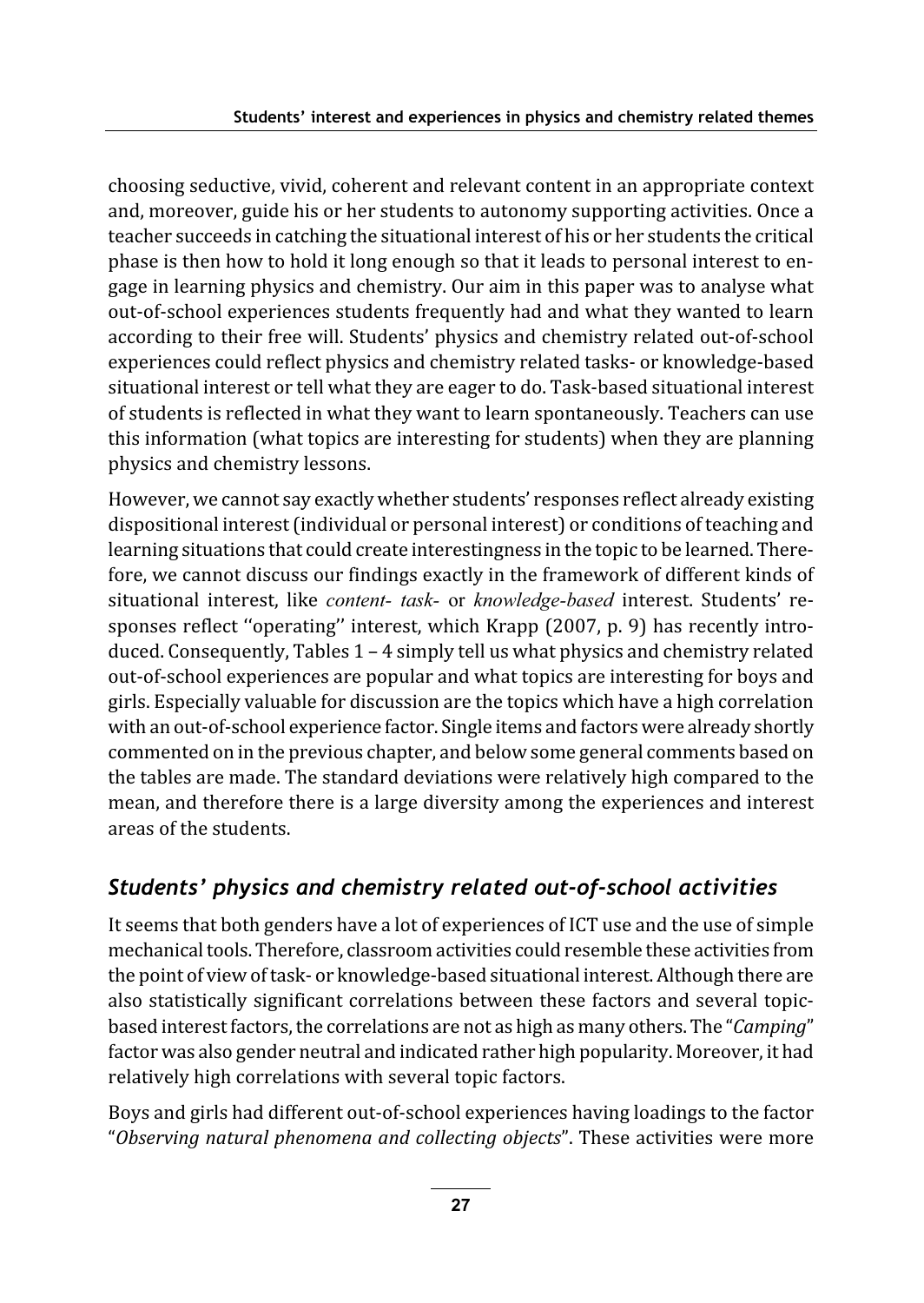popular with girls than with boys. This factor also had a very high correlation with topic factors: "Astronomy and cosmology"; "Environmental issues"; "Physics and chemistry phenomena in human beings"; and "Physics and chemistry phenomena in the environment". On the other hand, boys' factor "Science and technology related hobbies or activities" had a very high correlation with topic factors: "How technological devices work"; "Effects of explosive and poisonous objects on the human body"; "Technology in society and in everyday life".

Our findings are in part similar to the findings of Jones, Howe and Rua (2000). They showed that the out-of-school experiences of boys are relevant to physics, whereas those of girls are more closely associated with biology. However, we would like to emphasise that there are also several issues which are relevant to physics and chemistry education that are equally experienced by male and female students.

Based on our literature review students' frequently occurring out-of-school activities could reflect their task- or knowledge based situational interest. Presumably activities similar to students' popular out-of-school activities might help students to catch and even hold interest. Some suggestions are presented in the conclusions below.

### How interested are students in learning about physics and chemistry topics?

Topics described in items, like "Why we can see rainbows" and "How the sunset colours" the sky", and which had high loadings to the factor "Physics and chemistry phenomena" in the environment" are impressive and can be witnessed in nature. However, they were not so interesting for students, especially for boys. On the other hand, topics described in items such as "How it feels to be weightless in space" and "Black holes, supernovas and other spectacular objects in outer space" and which had high loadings to the factor "Astronomy and cosmology" were similarly interesting for both genders. Astronomy and cosmology, in general, seem to be very interesting for both boys and girls.

Girls lowest interest was towards topics described in items such as "Detergents, soaps and how they work" and "Electricity, how it is produced and used in the home", and which had high loadings to the factor "Technology in society and in everyday life." However, these topics were very interesting for boys and, therefore, there was one of the highest gender differences between these items. Boys had the highest interest in topics described in items which had high loading to factors "How technological devices work" and "Effect of explosive and poisonous objects on the human body". There was also one of the highest gender differences among these items (e.g.,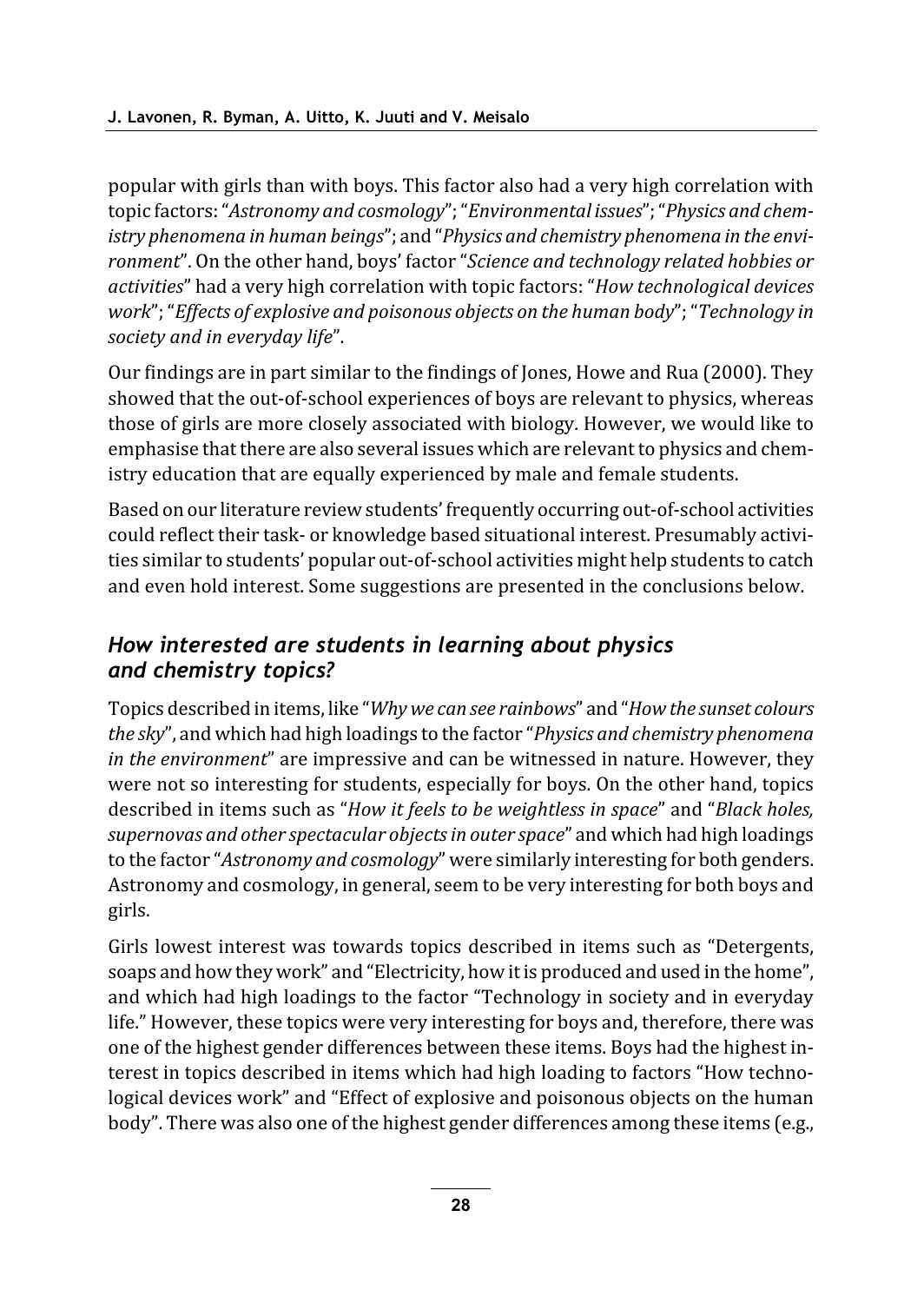"How mobile phones can send and receive messages" and "The effect of strong electric shocks and lightning on the human body"). These results indicate that the Science - Technology - Society (STS) context was not felt to be so interesting by students, especially by girls. Therefore, it is no wonder that technology is no longer so important in the STS approach (Aikenhead, 1994, pp. 52-53, Hoffmann, 2002).

The most interesting topics for girls were connected in some way to human beings: "How different narcotics might affect the body" and "How radiation from solariums and the sun might affect the skin". These items had high loadings on factors: "Dangerous chemicals and radiation for human beings" or "Physics and chemistry phenomena in human beings". The gender difference of these two factors was small. It seems that the topics which are interesting for girls are also rather interesting for boys. However, this is not so vice versa. The results, in accordance with the findings of Uitto, Juuti, Lavonen, and Meisalo (2006) from the same ROSE data, show that girls were more interested in the context of human biology and health education and even more generally in living nature, such as animals than boys.

The smallest gender differences were in students' interest in topics described in items such as "How energy can be saved or used in a more effective way" and "The ozone layer and how it may be affected by humans" having loadings to the factor "Environmental issues". Therefore, environmental issues are suitable for school science from the point of view of gender neutrality. However, these topics are not very interesting for students. Furthermore, in the same data Uitto, Juuti, Lavonen & Meisalo (2004) found that girls had a more positive attitude towards environmental responsibility than boys, even if in general pupils found global, large-scale environmental problems far removed from their lives. It is possible that if learning about environmental issues could be connected to pupils' every-day life and the state and health of the nearby environment, the learning of chemistry and physics as well as environmental ecology could become more interesting. It is important to know how environmental data are gathered, how the expert knowledge is used in society, and how an individual can contribute to sustainable development on individual and societal levels in science. Science-related environmental issues could be integrated in school physics, chemistry, biology and geography.

Our findings considering interestingness of science themes and type of activities are rather similar to earlier research findings (e.g. Sjøberg, 2000). However, we would again like to emphasise that there are several topics, contexts and types of activities which are relevant to physics and chemistry education and are also equally interesting to both boys and girls.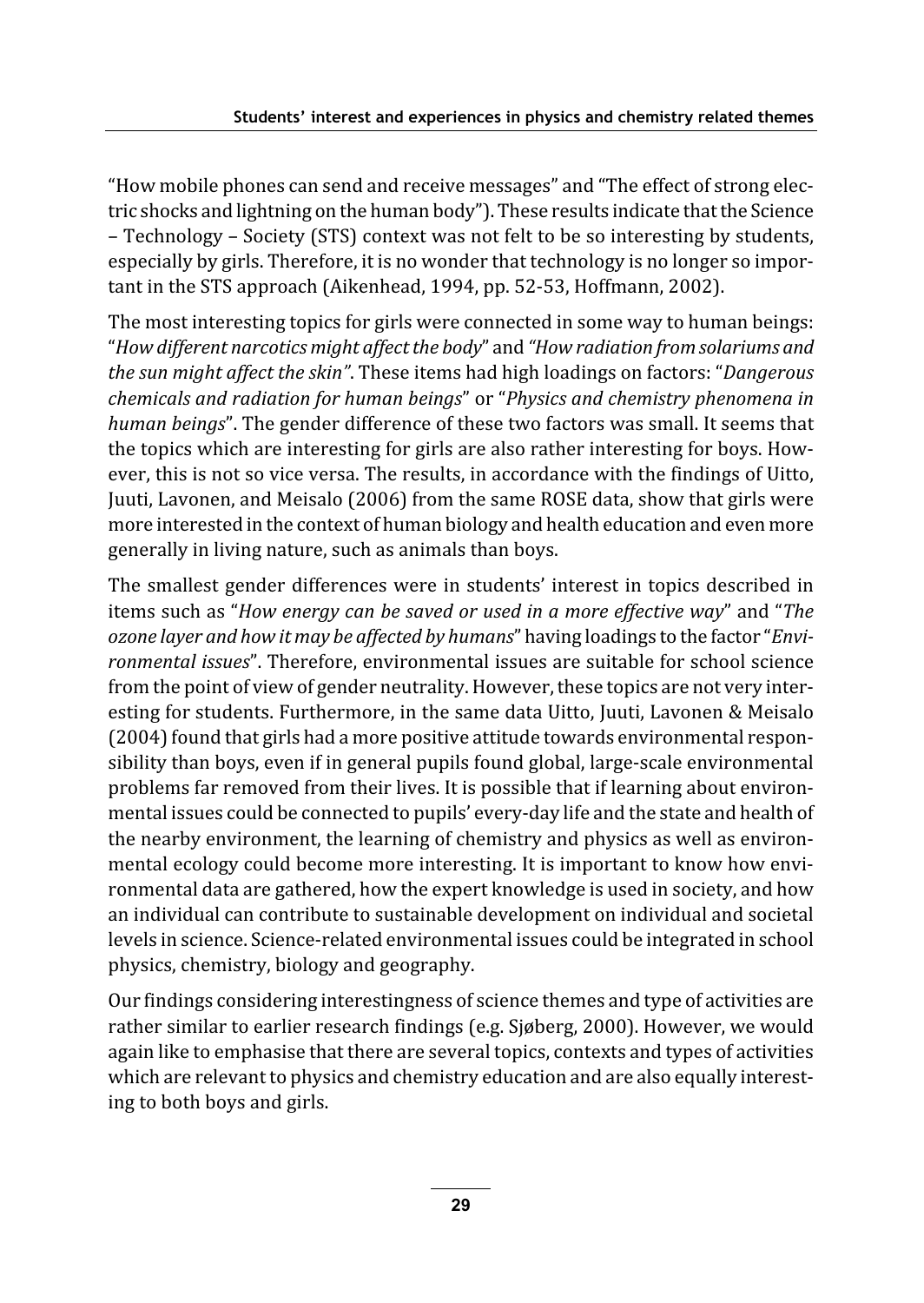### **Conclusions**

Based on our survey results the first challenge is to develop activities or learning tasks for physics and chemistry teaching and learning similar to those out-of-school activities students have and, thereby, taking into account students' task- or knowledge-based situational interest. How can we make physics and chemistry teaching be similar to camping, giving students experiences of nature, collecting, measuring, observing, and ICT use? A simple solution would be to have more site visits, practical work and ICT use in science education. For example Braund and Reiss (2004) argue that access to new materials and to 'real' science and technology or authentic practical work at university or in an industry laboratory can have an effect on both learning and interest. However, the way these activities are organised is more important than the "mechanical" introduction of the activity. Typical to camping activities are the feeling of autonomy and the possibility to solve interesting problems. Success in problem-solving increases a feeling of competence. Moreover, the camping activities are typically organised in a small group. Consequently these activities fulfil psychological needs for *competence*, *autonomy*, and *social relatedness* and are important for the development of personal interest (Krapp, 2003). Therefore, there must be the feeling gained from camping included in physics and chemistry activities. The following suggestions can be implemented based on the "camping metaphor" for physics and chemistry (compare Schraw et al., 2001):

- Offer meaningful choices for students to promote the feeling of autonomy, competence and social relatedness. Offer students experiences of ICT use. When using ICT in science education, it is possible to help students to feel close to peers, offer choices, like possibilities for planning and evaluating ones own activities.
- Select for a topic a context or a framework which enhances imagination or introduces the topic in an interesting framework (see below contexts). Combining storytelling to learning activities could create such a framework.
- Start with topics students already know and continue further onto new topics. Prior knowledge is related positively to interest.
- Encourage students to be active learners so they are productive when camping. Camping should be planned before and during the activity, as there are a lot of possibilities for supporting the feeling of autonomy, social relatedness and competence.
- Help students to understand what is relevant to the learning task. The students should for example be encouraged to set personal goals for the learning task.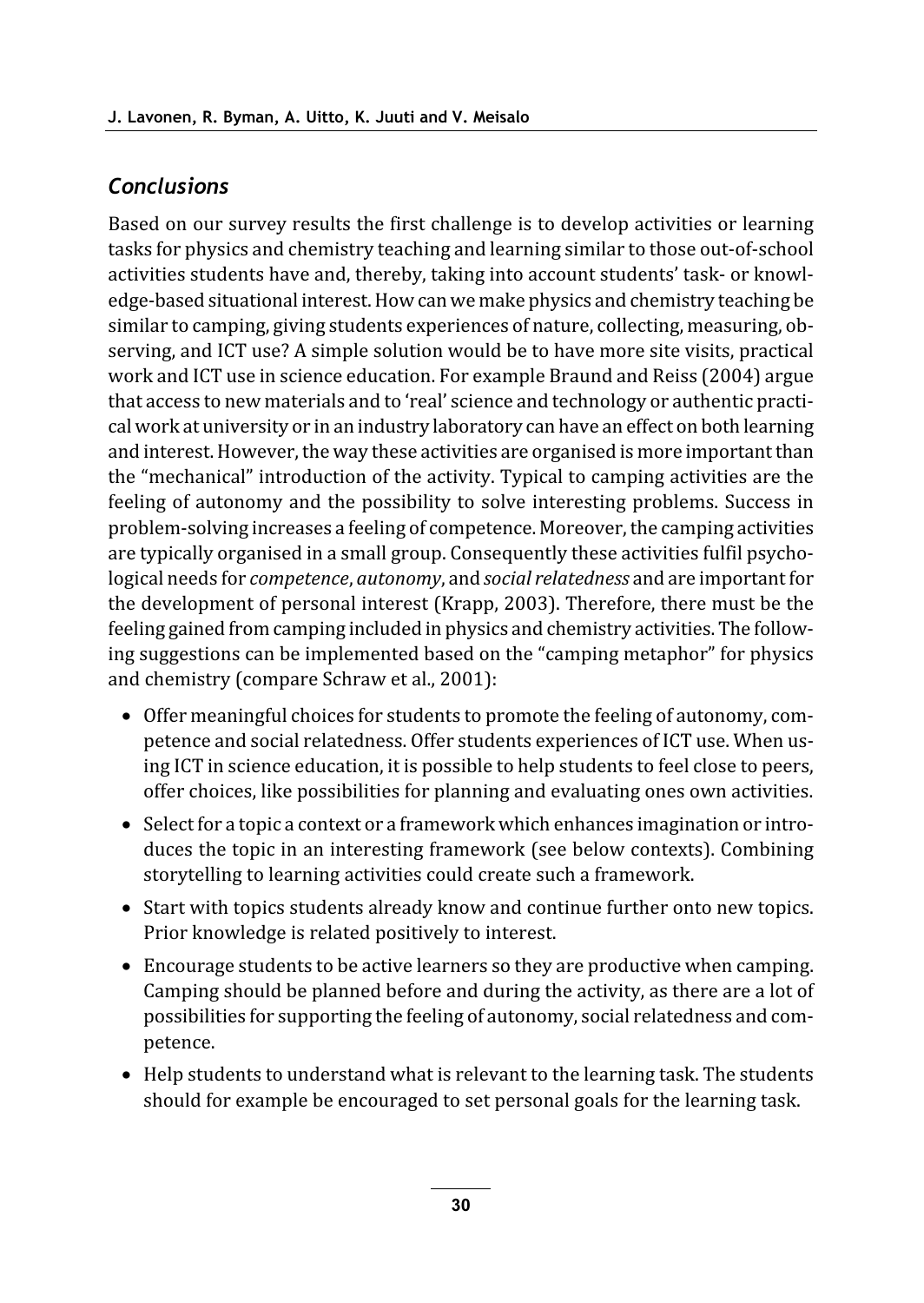The second challenge is to discover how a larger amount of astronomy can be included in school physics and chemistry. This is in parallel with the findings of Osborne and Collins (2001). They indicated also that students would like to learn more about the solar system and the universe.

The third challenge is to increase the role of the human-being context, health education and examples of life sciences in physics and chemistry teaching. For example, ergonomics or anatomy and functioning of the human body might be possible areas. In chemistry, physiological effects of several chemicals can be discussed in the context of the human being. Harms (2002) gives examples in the context of biotechnology, based on surveys, of how science learning could be more interesting for students. He argues that girls are more interested in social and ethical aspects of the topic, boys' interest, however, is directed towards economical and technical aspects. However, these interests are not really knowledge-based, but more are more a kind of curiosity and a general openness towards a new technology.

The fourth challenge lies is in the teaching of technology. Boys like to know more about how technical applications work, but this kind of technical knowledge does not interest girls. However, when considering youngsters' futures, technical applications play a core role in further studies in schools of technology (vocational schools, polytechnics or universities). Thus, it is important to discover more versatile approaches to show the interestingness of technical applications and their importance or relevance to the daily life for all students. Everyone uses technical applications. Therefore, one challenge is to combine usability testing or user-centred design orientation in the teaching and learning of technology. One interesting idea might be to develop this area so that technological applications are looked at more from the point of view of human beings or medical science or biotechnology. Items describing an activity of a human being were interesting for both boys and girls.

In three out of six physics and chemistry related out-of-school experiences factors no gender differences were observed (no statistical effect), and in none of the factors there were large differences observed. However, there boys had more science and technology related hobbies or activities than girls, while girls had more experiences in observing natural phenomena and collecting objects than boys. In three out of eight interest factors in physics and chemistry topics no gender differences were observed, and in two of the factors large differences were observed. Boys were much more interested in explosive and poisonous objects and their effect on the human body as well as in technological themes. The standard deviations were relatively high compared to the mean. This indicates large diversity among the experiences and interests of the male and female students. Based on the findings of the present study, it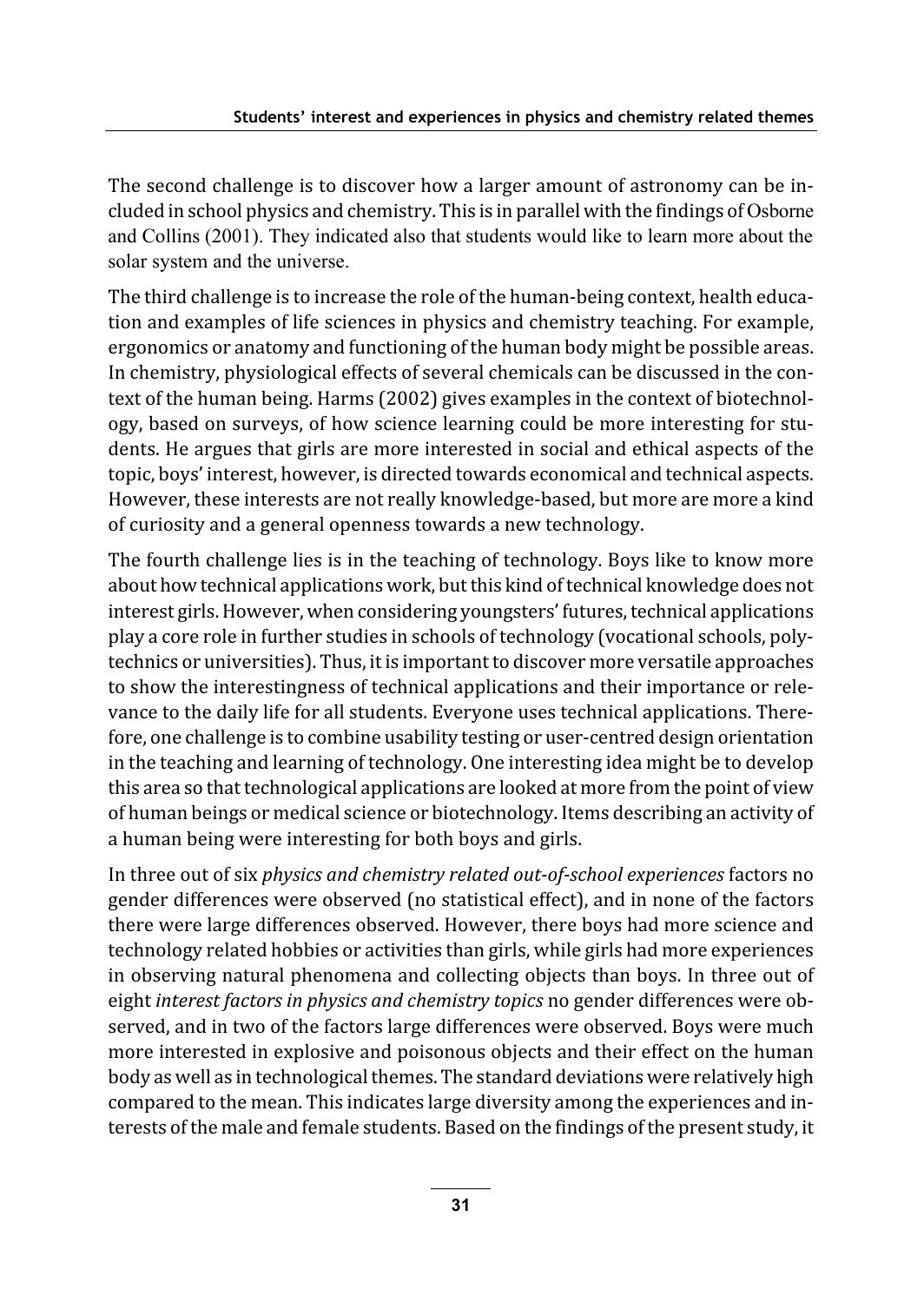is worthwhile being aware that boys and girls as groups have in some out-of-school areas different experiences and in some areas different interests in specific topics and contexts. However, there are areas where both genders have similar experiences or interests. This suggestion is parallel with feminist research in science education which has argued that female students would benefit from a greater diversity in styles and contexts of learning science (Rosser, 1995; Rolin, 2007). Descriptions of interesting contexts could be found in the previous sections.

It is important to understand that the findings of the survey are not absolute; they reflect present-day general trends among young people's perceptions and experiences. Moreover, the results reflect the objects of interest of Finnish boys and girls and the world they experience in relation to science as measured with the questionnaire. However, results of the international ROSE survey (Sjøberg & Schreiner, 2006) indicate that Finnish results may be general in countries having a human development index at the same level as Finland. We suggest to developers of curricula and textbook authors, who have a lot of freedom in choosing different approaches and especially contexts for certain topics, to take the result seriously and implement certain contents and contexts as well as avoiding some of them. In practice classroom situations and learning materials can form the link between interest and learning. We also suggest that teachers' and students' joint-planning can offer a learning environment that promotes students' interest development and the internalisation of the aims and goals of the curriculum in schools (see Byman & Kansanen, in press). In the joint planning process a teacher becomes familiar with interesting topics and students' experiences in the domain to be learned.

Challenges discussed from the point of view of educational material and students' activities should also be discussed in teacher education and professional development projects. In Finnish teacher education, especially, the goal is to reach the "teacher as researcher and autonomous developer of her work" ideal. This means that the outcomes of this study should be combined with a student teacher's reflection and with their pedagogical thesis.

Results of this research do not explain how situational interest develops into a longstanding personal interest (see e.g., Alexander & Jetton, 1996; Krapp, 2002). However, the results offer some viewpoints, about which topics or type of activities can by used to hold situational interest long enough to lead to a motivation to study and about the activities of studying. One interesting approach to physics and chemistry education could be developed by combining technological and human contexts in the activities organised out of school. We will continue with research methodologies that are more complex, qualitative and sensitive than a questionnaire-based study (Os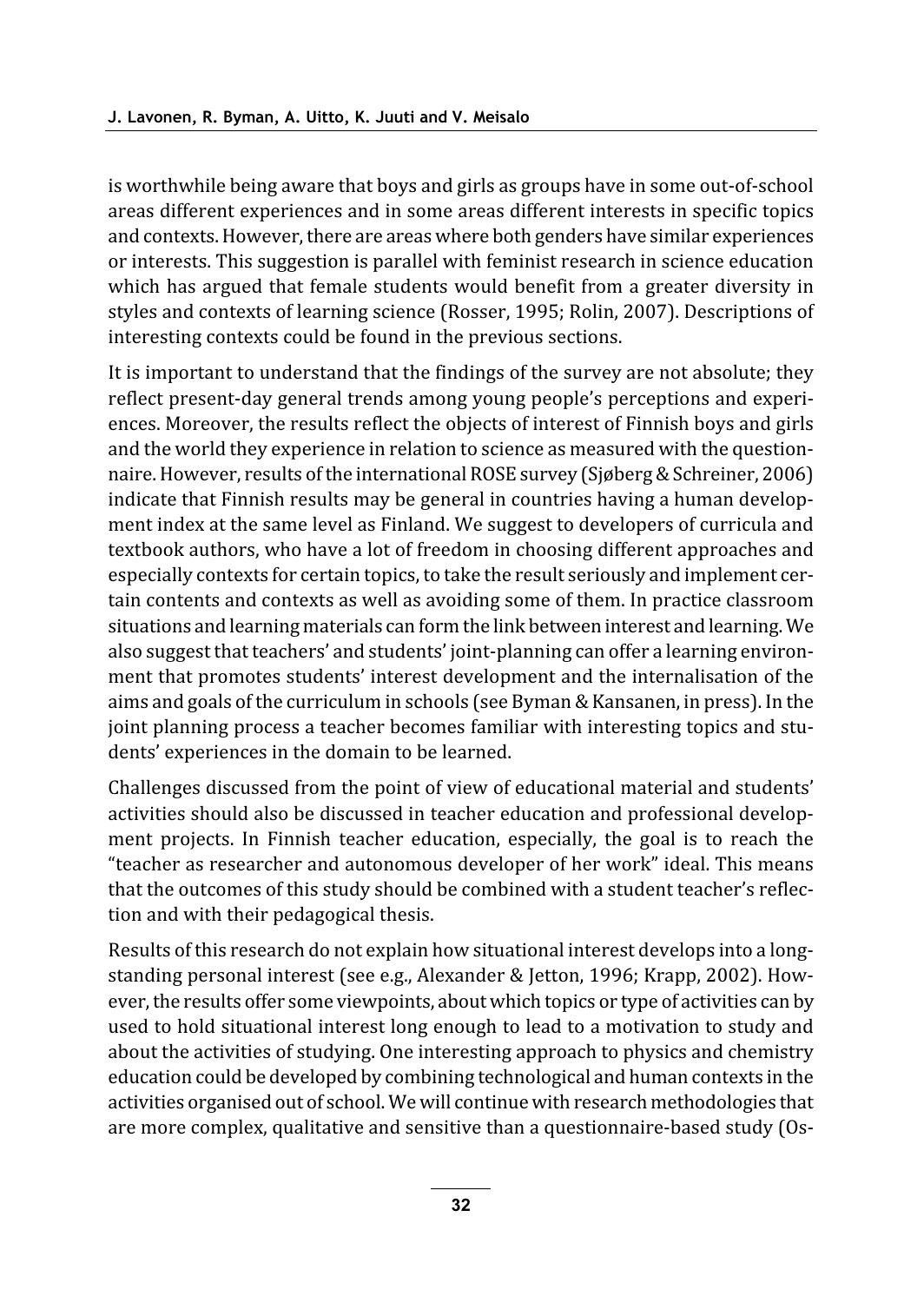borne, Simon, & Collins, 2003; Kelly, Chen and Crawford, 1998). This explorative study has helped us to recognise relevant research questions in our new Material Science project which is an EU-project that aims to design teaching modules in specific domains related to materials science. The developed modules will emphasise active student engagement, collaborative learning, site visits outside the school and versatile use of ICT in learning. Material science topics also allow us to analyse issues which are interesting for female students, like social and ethical aspects, environmental protection, and advantages and disadvantages of the topic (Harms, 2002). The research questions in our new project deal with the features of the designed modules and how they help students to "catch" and "hold" situational interest during the designed learning activities.

### **Acknowledgements**

We are greatly indebted to the organisers of the international ROSE Project and the National Board of Education, and especially to the schools and teachers collaborating with us. This research was partly financed by the EU-project SAS6-CT-2006-042942-Material Science (042942).

### **References**

- Aikenhead, G. (1994). What is STS teaching? In J. Solomon, G. Aikenhead (Eds.), STS Education: International Perspectives On Reform (pp. 52-53). New York, NY: Teachers College Press.
- Ainley, M., Hidi, S., & Berndorff, D. (2002). Interest, learning and the psychological processes that mediate their relationship. Journal of Educational Psychology, 94, 545-561.
- Alexander, P.A., & Jetton, T.L. (1996). The role of importance and interest in the processing of text. Educational Psychology Review, 8, 89-12.
- Bailey, J.M., & Slater, T.F. (2003). A Review of Astronomy Education Research. The Astronomy Education Review, 2(2), 20-45.
- Bennett, J., Hogarth, S., & Lubben, F. (2003). A systematic review of the effects of context-based and Science-Technology-Society (STS) approaches in the teaching of secondary science. Version 1.1 In: Research Evidence in Education Library. London: EPPI-Centre, Social Science Research Unit. Institute of Education.
- Biklen, S.K., & Pollard, D. (2001). Feminist perspectives on gender in classrooms. In V. Richardson (ed.), Handbook of research on teaching (pp. 723-747). Washington, DC: American Educational Research Association.
- Braund, M. & Reiss, M.J. (2004). Learning science outside the classroom. London: Routledge.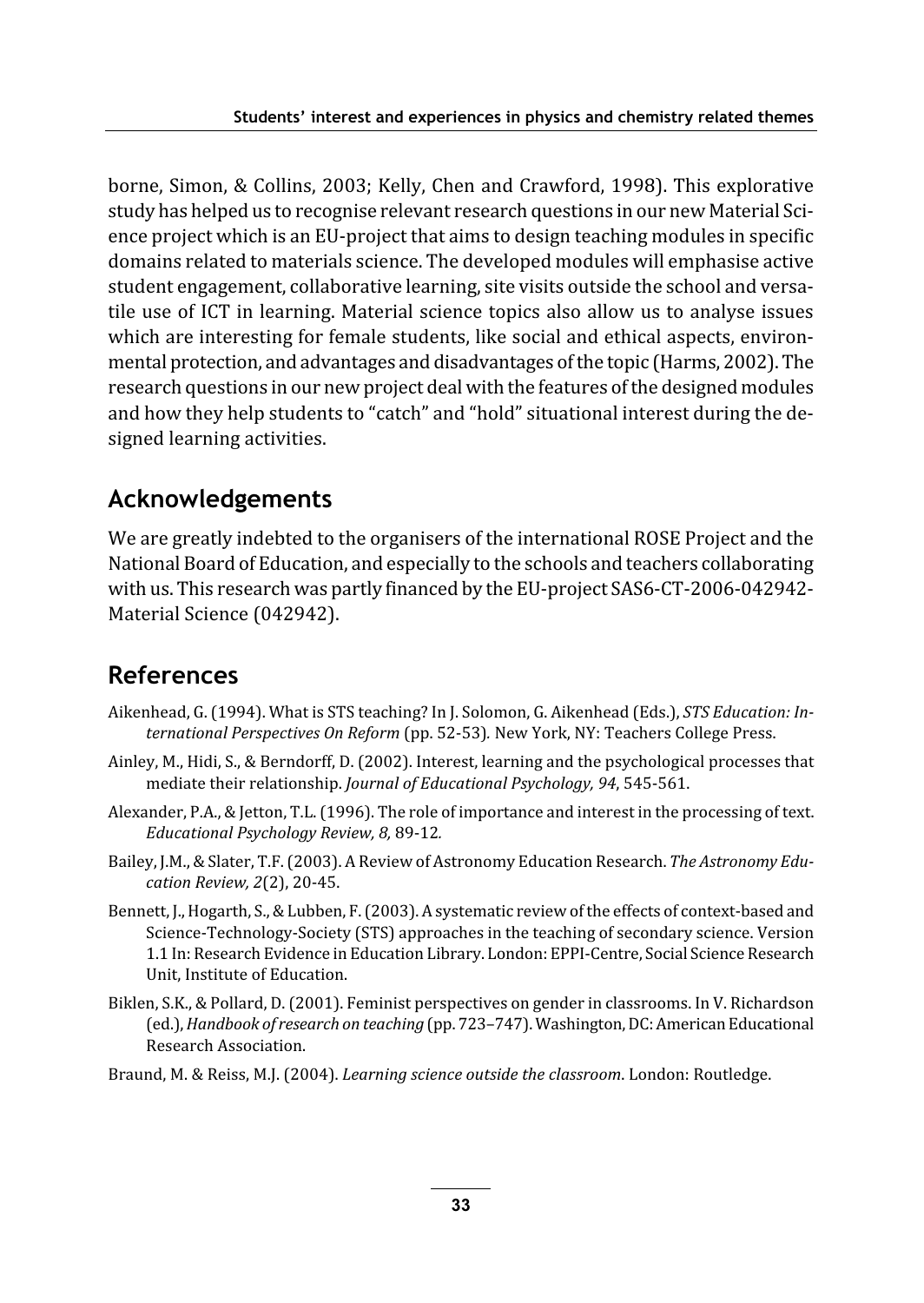- Byman, R. & Kansanen, P. (in press). Pedagogical thinking in a student's mind: A conceptual clarification on the basis of self-determination and volition theories. Scandinavian Journal of Educational Research
- Cohen, J. (1988). Statistical power analysis for the behavioral sciences (2nd ed.). Hillsdale, NJ: Lawrence Earlbaum Associates
- Deci, E.L. (1992). The relation of interest to the motivation of behavior: A self-determination theory perspective. In K.A. Renninger, S. Hidi, & A. Krapp (Eds.), The role of interest in learning and development (pp. 43-70). Hillsdale, New Jersey: Lawrence Erlbaum.
- Deci, E.L., & Ryan, R.M. (2000). The "what" and "why" of goal pursuits: Human needs and selfdetermination of behavior. Psychological Inquiry, 11, 227-268.
- Deci, E.L., & Ryan, R.M. (2004). Handbook of Self-determination Research. Rochester, NY: The University of Rochester Press.
- Dunteman, G.H. (1989). Principal components analysis: Quantitative Applications in the Social Sciences Series, No. 69. Thousand Oaks, CA: Sage.
- EU (2004). Europe needs more scientists! Brussels: European Commission, Directorate-General for Research, High Level Group on Human Resources for Science and Technology in Europe. Available at: www.tekes.fi/EU/fin/6po/tutkijaliikkuvuus/gago\_report\_final\_en.pdf [Visited 7.4.2008].
- EU (2005). Europeans, science and technology. Eurobarometer 224. Brussels: The Directorate General Press and Communication of the European Commission. Available from: http:// ec.europa.eu/public opinion/archives/ebs/ebs 224 report en.pdf [Visited 7.4.2008]
- Gorsuch, R.L. (1983). Factor analysis (2nd. ed.). Hillsdale, NJ: Lawrence Erlbaum Associates.
- Harms, U. (2002). Biotechnology education in schools. Electronic Journal of Biotechnology, 5(3), 207  $-211.$
- Hasse, C. (2002). Genderdiversity in play with Physics. The Problem of premises for participation in activities. Mind, Culture and Activity, 9(4). 250-270.
- Herbart, J.F. (1965a). Outline of education lectures. In J. F. Herbart (Ed.). Writing on education (Vol. 3, pp. 157-300). Dusseldorf: Kuepper (Original work published 1841).
- Herbart, J.F. (1965b). General theory of pedagogy, derived from the purpose of education. In J. F. Herbart (Ed.). Writing on education (Vol. 2. pp. 9-155). Dusseldorf: Kuepper (Original work published 1806).
- Hidi, S. (1990). Interest and its contribution as a mental resource for learning. Review of Educational Research, 60, 549-571.
- Hidi, S., & Renninger, K. A. (2006). The four-phase model of interest development. Educational Psychologist, 41(2), 111-127.
- Hidi, S., Renninger, K.A., & Krapp, A. (1992). The present state of interest research. In Renninger, A., Hidi, S., and Krapp, A. (Eds.), The Role of Interest in Learning and Development, Lawrence Erlbaum, Hillsdale, NJ, pp. 433-446.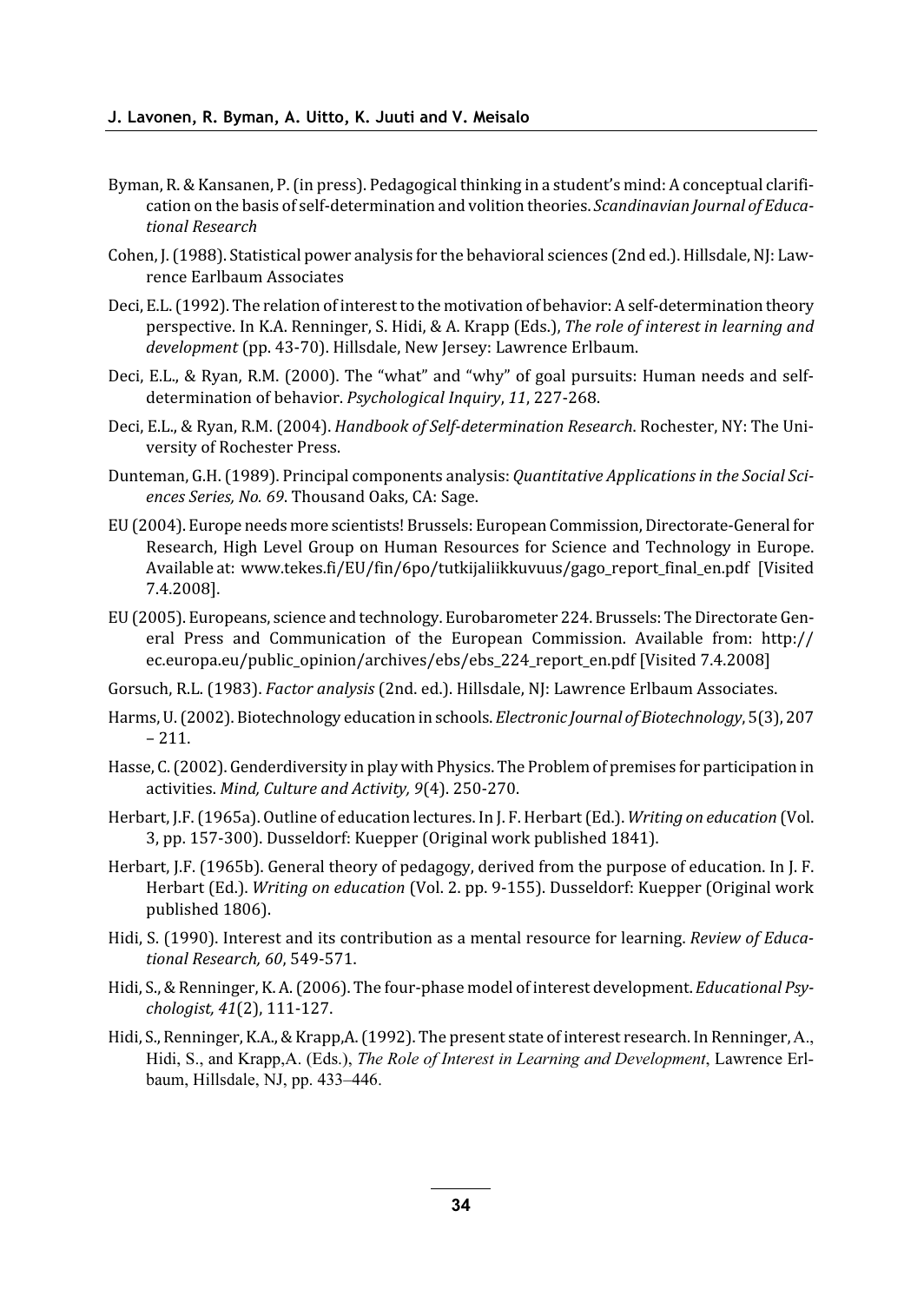- Hidi, S., Renninger, K.A., & Krapp, A. (2004). Interest, a motivational variable that combines affective and cognitive functioning. In D.Y. Dai & R.J. Sternberg (Eds.), Motivation, emotion, and cognition (pp. 89-115). Mahwah, NJ: Lawrence Erlbaum.
- Hodson, D. (2003). Time for action: Science education for an alternative future. International Journal of Science Education, 25, 645-670.
- Hoffman, L. (2002). Promoting girls' interest and achievement in physics classes for beginners. Learning and Instruction, 12, 447-465.
- Häussler, P. (1987) Measuring students' interest in physics design and results of a cross sectional study in the Federal Republic of Germany. International Journal of Science Education, 9(1), 79-92.
- Jones, M.G., Howe, A. & Rua, M.J. (2000) Gender differences in students' experiences, interests and attitudes toward science and scientists. Science Education, 84 (2), 180-92.
- Kelly, G. J., Chen C. & Crawford T. (1998). Methodological considerations for studying science-inthe-making in educational settings. Research in Science Education, 28 (1), 23-49.
- Krapp, A. (2002). Structural and dynamic aspects of interest development: Theoretical considerations from an ontogenetic perspective. Learning and Instruction, 12, 383-409.
- Krapp, A. (2003). Interest and human development: An educational-psychological perspective. British Journal of Educational Psychology Monograph Series II, 2, 57-84.
- Krapp, A. (2007). An educational-psychological conceptualisation of interest. International Journal for Educational and Vocational Guidance, 7(1), 5-21.
- Krapp, A., Hidi, S., & Renninger, K.A. (1992). Interest, learning and development. In Renninger, A., Hidi, S., and Krapp, A. (Eds.), The Role of Interest in Learning and Development, Lawrence Erlbaum, Hillsdale, NJ, pp. 3-25.
- Lavonen, J., Byman, R. Juuti, K. Meisalo, V., & Uitto, A. 2005. Pupil interest in physics: A survey in Finland. Nordina 2(1), 72-85.
- Lewalter, D. & Krapp, A. (2004). The role of contextual conditions of vocational education for motivational orientations and emotional experiences. European Psychologist, 9, 210-221.
- Mitchell, M. (1993). Situational interest: Its multifaceted structure in the secondary school mathematics classroom. Journal of Educational Psychology, 85, 424-436.
- OECD (2007). PISA 2006: Science Competencies for Tomorrow's World, Volume 1: Analysis. Paris: **OECD**
- Osborne, J., Simon, S. & Collins, S. (2003). Attitudes towards science: a review of the literature and its implications. International Journal of Science Education, 25(9), 1049-1079.
- Renninger K.A. (2000). Individual interest and development: Implications for theory and practice. In C. Sansone & J. M. Harackiewicz (Eds.), Intrinsic and extrinsic motivation. The search for optimal motivation and performance (pp. 375-404). New York: Academic Press
- Rolin, K. (2007). Gender and physics: Feminist philosophy and science education. Science & Education 17 (4).
- Rosser, S.V. (1995). Reaching the majority: retaining women in the pipeline. In: Rosser SV (ed) Teaching the majority: breaking the gender barrier in science, mathematics and engineering, pp 1-21. New York: Teachers College Press.